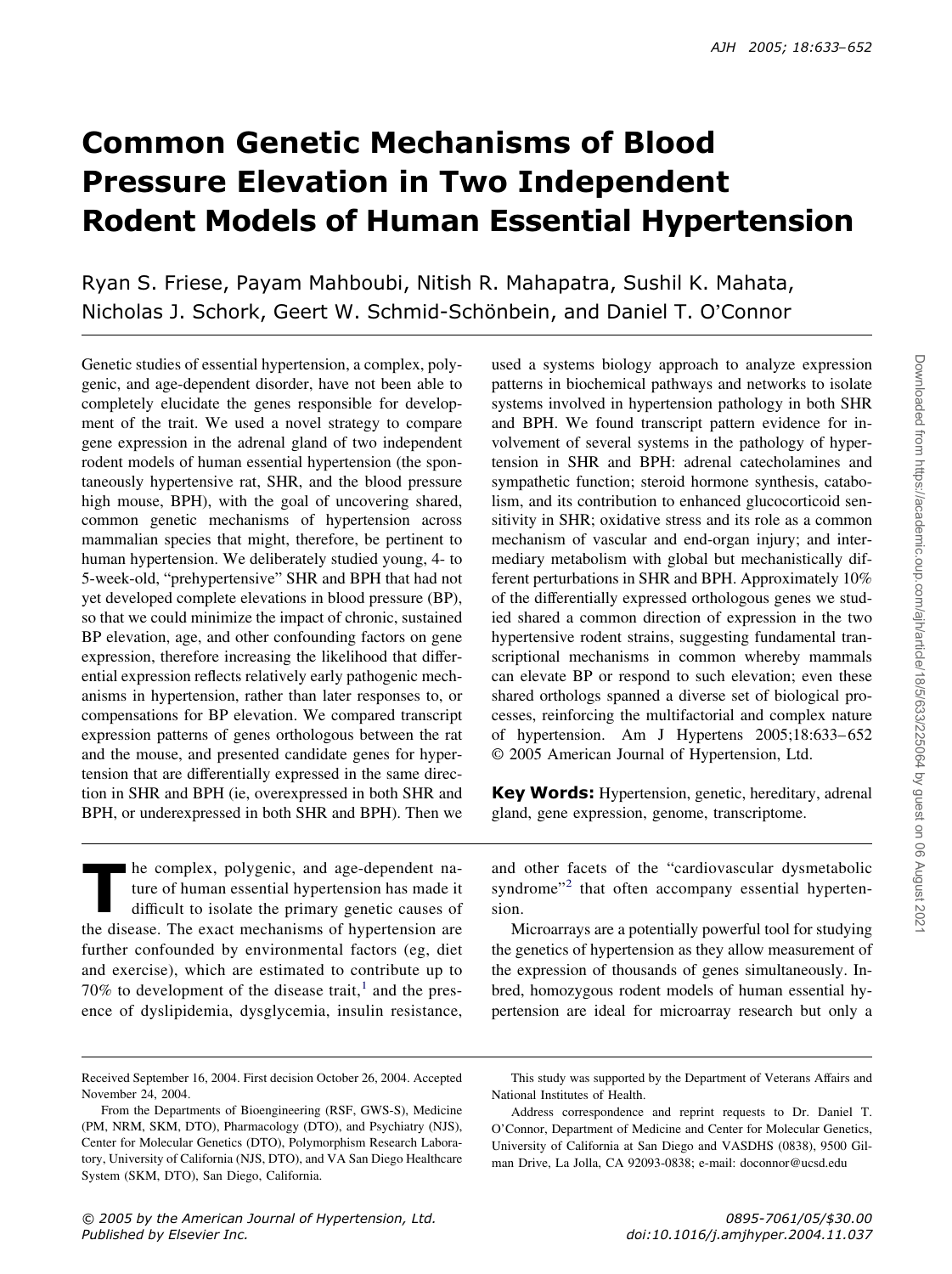limited amount of research using microarrays and animal models of essential hypertension has been presented thus  $far.^{3-9}$  We present a comparison of adrenal gland gene expression in two independent, inbred, homozygous rodent models of human essential hypertension: the spontaneously hypertensive rat (SHR) and the blood pressure high mouse (BPH).

The SHR, the current paradigm for essential hypertension research, was developed in a breeding program based solely on selection by elevated blood pressure (BP) in the Wistar rat.<sup>10</sup> The Wistar/Kyoto (WKY) strain was established as a normotensive control strain for the SHR by inbreeding of the normotensive Wistar colony (from which the SHR originally emerged) by brother/sister mating.<sup>11</sup> In addition to elevated BP, the SHR exhibits many of the co-morbidities observed in human hypertension, such as insulin resistance, hypertriglyceridemia, and abdominal obesity.<sup>12–15</sup> The BPH inbred, hypertensive mouse strain, developed by Schlager<sup>16</sup> in a selection program based solely on elevated BP, also parallels human hypertension with elevated BP and co-morbidities such increased heart rate and early mortality.<sup>17</sup> During the breeding program used to develop the BPH strain, Schlager developed the hypotensive genetically/ hereditary low BP mouse (BPL) strain to serve as a control for the BPH.<sup>16</sup>

Adrenal gland secretory products, both medullary and cortical, are logical candidates to study hypertension because they can directly influence cardiovascular, endocrine, and sympathetic function. The purpose of this study is to compare adrenal gene expression in two independent rodent models of the same human disease, with the goal of uncovering shared, common mechanisms of hypertension across mammalian species.

# **Methods Rodent Strains**

Three juvenile ( $\sim$ 4-week-old) SHR and three juvenile ( $\sim$ 4week-old) normotensive WKY male rats were obtained from colonies at the University of California, San Diego, in La Jolla, CA.<sup>18</sup> Juvenile SHR are "prehypertensive" with a systolic BP ( $\sim$ 125 mm Hg at 6 weeks<sup>19</sup>) slightly higher than juvenile WKY ( $\sim$ 107 mm Hg at 6 weeks<sup>19</sup>) but still not completely elevated. Upon maturity, the SHR exhibits a systolic BP ( $\sim$ 200 mm Hg) approximately 70 mm Hg higher than that of WKY  $(\sim 130 \text{ mm Hg})$ .

Three juvenile  $(\sim 5$ -week-old) BPH and three juvenile  $(\sim$  5-week-old) BPL male mice were obtained from colonies at the Jackson Laboratory, Bar Harbor, ME. Juvenile BPH are prehypertensive with a systolic BP  $(-120 \text{ mm})$ Hg at 7 weeks<sup>17</sup>), already somewhat higher than juvenile BPL ( $\sim$ 78 mm Hg at 7 weeks<sup>17</sup>) but still not completely elevated. The divergence in systolic BP reaches its maximum at 21 weeks of age, when BPH shows a systolic BP  $({\sim}130$  mm Hg)<sup>17</sup> approximately 60 mm Hg higher than that of BPL ( $\sim$ 70 mm Hg).<sup>17</sup>

We chose juvenile animals  $(\sim 4$  to 5 weeks old) because at that age, the SHR and BPH are prehypertensive—they

do not yet have maximal elevation of BP. The SHR and BPH models appear to experience the same degree of hypertension: with maturity of the SHR and BPH, systolic BPs diverge to a maximum of 70 mm Hg between SHR and its WKY control, and to a maximum of 60 mm Hg between the BPH and its BPL control. Studying prehypertensive animals allowed us to minimize the effect of confounding factors on gene expression, and therefore increase the odds of detecting pathogenic mechanisms of hypertension, while decreasing the chance of detecting consequential effects of BP elevation. However, the  $\sim$ 42 mm Hg  $(120 - 78 \text{ mm Hg})$  difference in systolic BP between BPH and BPL mice, and the  $\sim$  18 mm Hg (125  $-$ 107 mm Hg) difference between SHR and WKY rats,<sup>19</sup> indicate that we cannot completely exclude distinct *responses* to BP as determinants of differential gene expression between the strains, even at these early ages.  $17,19$ 

#### **Preparation of RNA**

Total RNA was extracted from isolated adrenal glands of the SHR and WKY rats, as well as the BPH and BPL mice, with the RNAzol (guanidinium thiocyanate) kit (TelTest, Friendswood, TX), followed by RNase-free DNase I (Qiagen, Valencia, CA) treatment to eliminate residual genomic DNA. Integrity of the RNA was confirmed through 28S and 18S rRNA profiles on Agilent (Palo Alto, CA) columns and ethidium bromide-stained gels (data not shown).

#### **Microarray Analysis**

Gene expression in the adrenal gland of each animal  $(n =$ 3 SHR,  $n = 3$  WKY,  $n = 3$  BPH,  $n = 3$  BPL) was measured using standard Affymetrix protocols and Affymetrix (Santa Clara, CA) GeneChips, as previously described.<sup>3</sup> RG-U34A rat GeneChips were used for measurement of SHR and WKY gene expression, and MG-U74Av2 mouse GeneChips were used to assay BPH and BPL gene expression. The rat RG-U34A chip contains 8740 probe sets (excluding quality controls) corresponding to all full-length, annotated rat gene clusters  $(\sim 6000)$ from the UniGene database (Build 34) as well as  $\sim$  3000 expressed sequence tag (EST) clusters. The mouse MG-U74Av2 chip contains 12,422 probe sets (excluding quality controls) corresponding to all functionally characterized sequences ( $\sim$ 6000) in the mouse UniGene database (Build 74) and thousands of EST clusters  $(\sim 6000)$ . Tab-delimited text files of all chip spot features and probe design information are publicly available on the Affymetrix website: http://www.affymetrix.com.

We compared the expression patterns of all orthologous genes on the rat and mouse chips. Orthologs were derived from the HomoloGene and UniGene databases at the National Center for Biotechnology Information (NCBI) (http://www.ncbi.nlm.nih.gov). Orthologous probe set information can be downloaded from the Affymetrix website: http://www.affymetrix.com.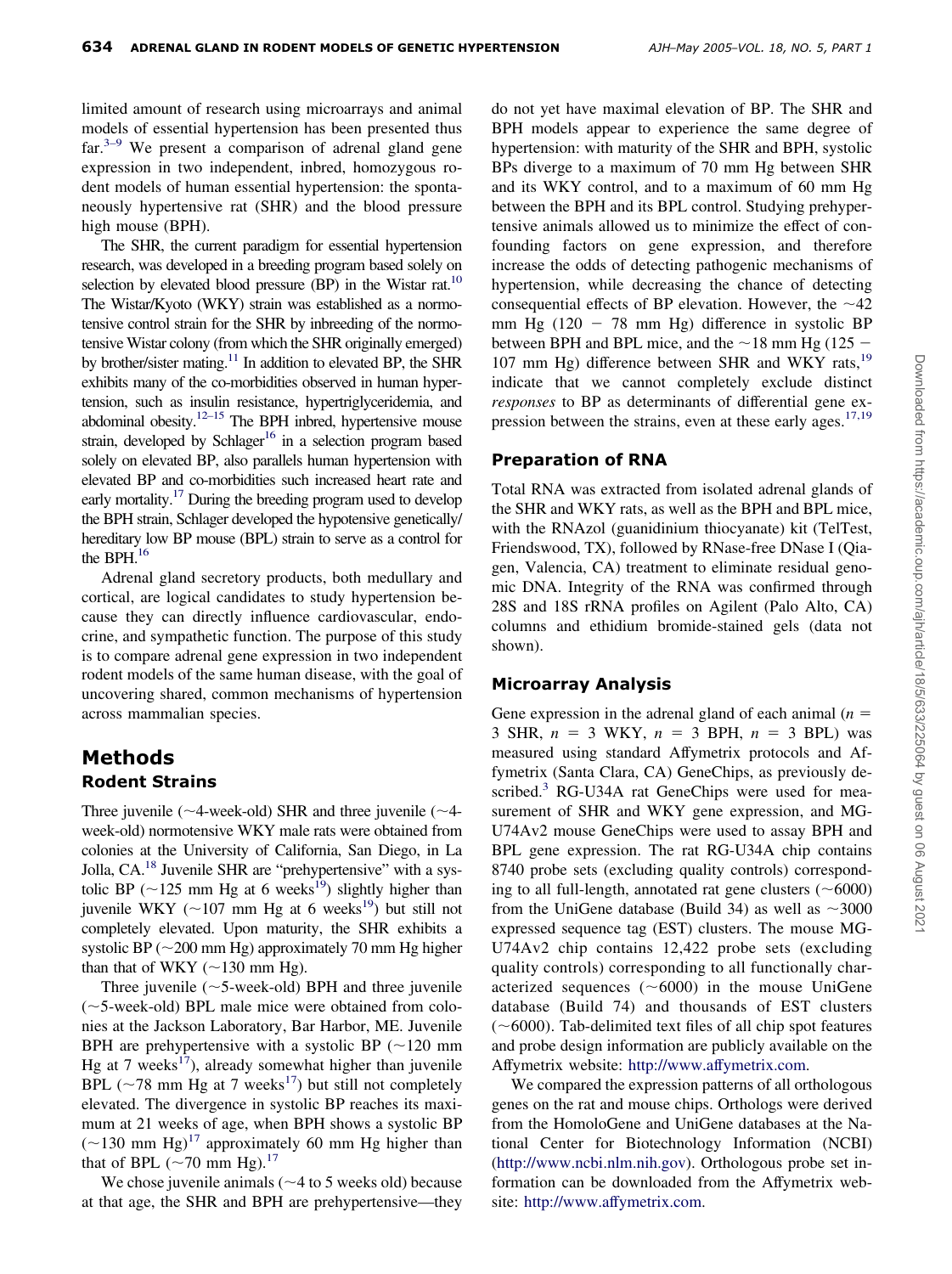#### **Real-time–polymerase chain reaction**

A commonly used method, real-time–polymerase chain reaction (RT-PCR), to confirm microarray fidelity, was performed on SHR, WKY, BPH, and BPL adrenal mRNA with the SuperScript first-strand synthesis system (Invitrogen, Carlsbad, CA), an ABI-7700 (Applied Biosystems, Foster City, CA) thermal cycler and fluorescent plate reader, and the Amplifluor universal detection system (Serologicals Corporation; Norcross, GA), as previously described. $20$  Data normalization was performed by quantification of the endogenous 18S rRNA, and final nanogram equivalents were determined with relative standard curve analysis (Applied Biosystems). Statistical significance was computed with a two-tailed Student *t* test.

# **SHR Cd36 Mutation**

To detect the dysfunctional chimeric Cd36 gene in the SHR, we resequenced the gene and verified the presence of the previously published polymorphisms.<sup>21</sup> The rat Cd36 gene was resequenced in adrenal mRNA from 12 week-old SHR and WKY rats (three each). The RT-PCR was performed using PTC-200 DNA Engine thermal cyclers (MJ Research, Watertown, MA) using the Qiagen one-step RT-PCR kit and the following gene-specific primers: CD36F2, [226] 5'-CAAAAACTGGGTGAA-AACGGG-3' [246]; and CD36B2, [912] 5'-TCAAAC-ACAGCATAGATGGACCTG-3' [889]. First strand cDNA was prepared from 500 ng of total RNA template by reverse transcription (using Omniscript and Sensiscript reverse transcriptases) at 54°C for 30 min, followed by PCR as described previously.<sup>22</sup> As a negative control, when RNA was pretreated with RNase A (Qiagen), no product in the RT-PCR assay was detected after gel electrophoresis. As a second negative control, no PCR product was obtained when water was taken instead of RNA samples in the reaction mixture. The RT-PCR products were then sequenced on ABI-3100 automated fluorescent DNA sequencer.

# **Data Analysis**

Statistical analysis of the microarray data was performed with Cyber-T, $^{23}$  a bayesian probabilistic framework designed for microarray experiments without large numbers of replicates, as well as a standard *t* test. Probe sets were considered significantly differentially expressed at  $P < .05$ for Cyber-T or *t* test to minimize false negatives and gain a broad perspective on biochemical systems perturbed in the hypertensive rodent strains.

All probe sets, regardless of statistical significance, were sorted into orthologous and functional clusters. The orthologous clusters consisted of two distinct groups: orthologs with common expression, and orthologs with unique expression. We define commonly expressed orthologs as being significantly differentially expressed in the same direction in both of the hypertensive rodent strains (ie, overexpressed in both SHR and BPH, or underexpressed in both SHR and BPH). Orthologs uniquely expressed exhibit one of the following patterns of expression: 1) overexpressed in BPH, underexpressed in SHR; 2) overexpressed in BPH, no change in SHR; 3) underexpressed in BPH, overexpressed in SHR; 4) underexpressed in BPH, no change in SHR; 5) no change in BPH, underexpressed in SHR; or 6) no change in BPH, overexpressed in SHR.

The following groups were chosen for functional clustering based on their known or purported role in BP control or hypertension: adrenergic receptors, apoptosis, catecholamines and sympathetic function (including chromogranins/secretogranins), cholinergic systems, inflammation (leukotriene and prostaglandin synthesis), intermediary metabolism, neurotrophins, other vasoconstrictor/vasodilator systems, oxidative stress, proteases, renin-angiotensin-aldosterone system, and steroid hormone biosynthesis/degradation and receptors.

# **Results**

# **Microarray Statistical Results**

Statistical analysis of the rat and mouse microarray experiments yielded similar percentages of probe sets differentially expressed by strain: 13.9% for SHR/WKY *v* 16.9% for BPH/BPL (Table 1). In both experiments (ie, SHR/ WKY and BPH/BPL), about half of the differentially expressed probe sets were overexpressed and the other half were underexpressed (Table 1).

The rat and mouse GeneChips contain probe sets for 5273 genes orthologous between the two species. Each chip contained a large portion of orthologous genes: 60.3% of the rat chip and 42.4% of the mouse chip. In both the SHR and BPH, about half of the differentially expressed orthologs were overexpressed and about half were underexpressed (Table 1). Orthologs designated as commonly differentially expressed (ie, overexpressed in both BPH and SHR, or underexpressed in both BPH and SHR) comprised  $\sim$ 10% of the differentially expressed orthologs (Table 1, Fig. 1). Approximately 90% of the orthologs differentially expressed in SHR or BPH were uniquely expressed (defined in Methods) (Table 1, Fig. 1).

Did the directional patterns of ortholog differential expression (Table 1) differ from those expected by chance alone? In the rat, for example, 11.4% of the differentially expressed orthologs (93/815) shared a common direction, whereas in the mouse this value was 9.2% (93/1012). The expectation of differential expression by chance alone might be stated:  $1 \uparrow \uparrow :1 \uparrow \downarrow :1 \downarrow \uparrow :1 \downarrow$ , or 25%:25%: 25%:25%. Thus, directionally shared differential expression was observed to be substantially less than predicted under random conditions (in the rat,  $\chi^2 = 154$ ,  $P < .0001$ ; in the mouse,  $\chi^2 = 224$ ,  $P < .0001$ ). Therefore, such rat:mouse directional pairings appear to be a highly restricted subset of all differentially expressed genes.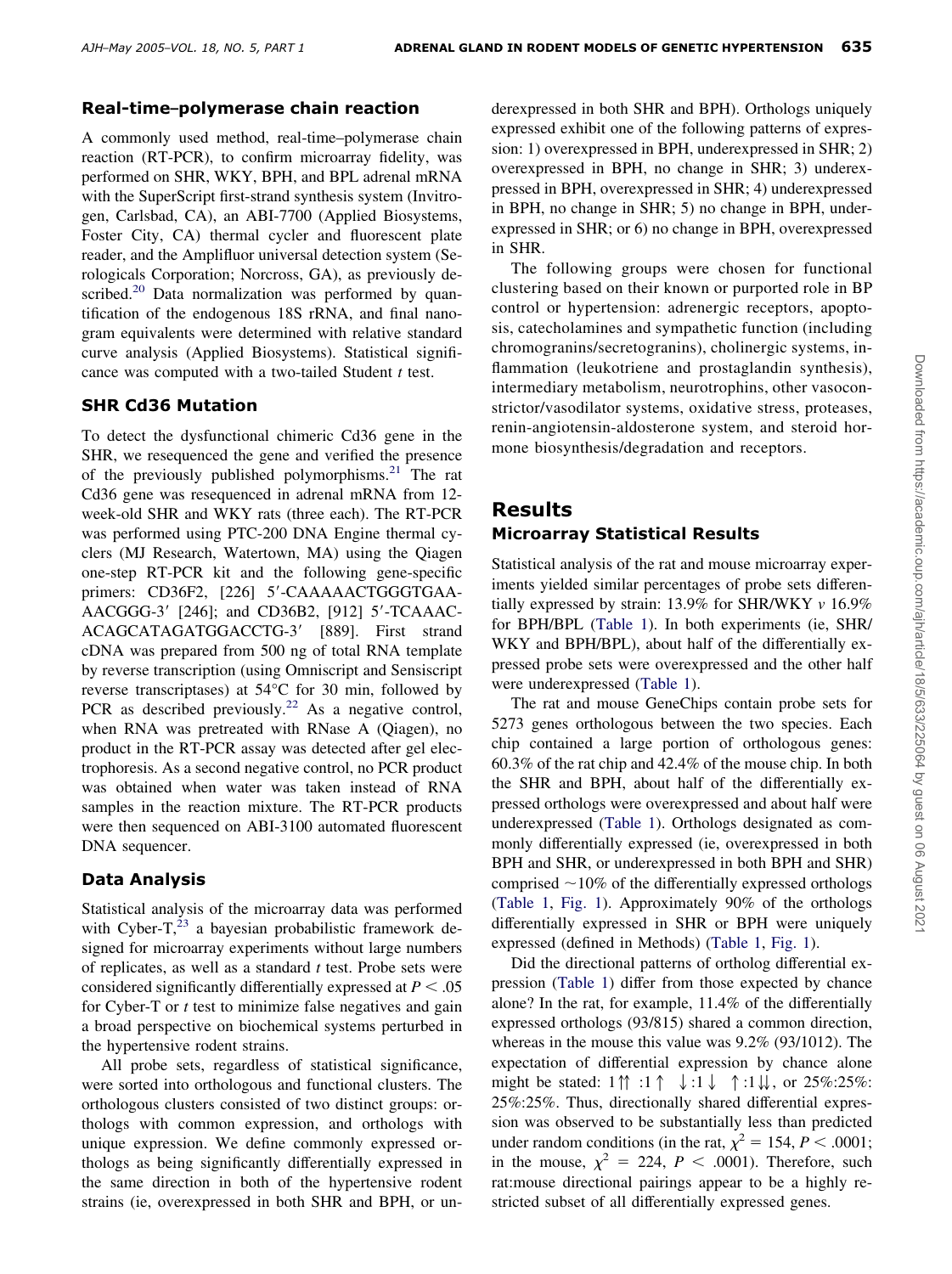| Table 1. |  |  |  | SHR and BPH ortholog comparison |
|----------|--|--|--|---------------------------------|
|          |  |  |  |                                 |

| <b>Species Strains</b>                    | <b>Rat SHR, WKY</b> | Mouse BPH, BPL       |
|-------------------------------------------|---------------------|----------------------|
| GeneChip                                  | RG-U34A             | MG-U74Av2            |
| Probe sets                                | 8740                | 12422                |
| Total differentially expressed probe sets | 1217 (13.9%)        | 2108 (16.9%)         |
| Overexpressed probe sets                  | 580                 | 1059                 |
| Underexpressed probe sets                 | 637                 | 1049                 |
| Orthologous probe sets                    | 5273 (60.3%)        | 5273 (42.4%)         |
| Total differentially expressed orthologs  | 815 (15.4% of 5273) | 1012 (19.2% of 5273) |
| Overexpressed orthologs                   | 389                 | 492                  |
| Common (shared by rat and mouse)          | 41 (10.5% of 389)   | 41 (8.3% of 492)     |
| Unique (unshared by rat and mouse)        | 348 (89.5% of 389)  | 451 (91.7% of 492)   |
| Underexpressed orthologs                  | 426                 | 520                  |
| Common (shared by rat and mouse)          | 52 (12.2% of 426)   | 52 (10% of 520)      |
| Unique (unshared by rat and mouse)        | 374 (87.8% of 426)  | 468 (90% of 520)     |

The number of significantly differentially expressed genes for the rat (SHR, WKY) and the mouse (BPH, BPL) is shown. "Common" expressed orthologs are differentially expressed in the same direction in SHR and BPH; ie, overexpressed in both SHR and BPH, or underexpressed in both SHR and BPH. "Unique" expressed orthologs can show six types of expression patterns (described in the Methods section). Probe sets were considered significantly differentially expressed if they achieved  $P <$ . 05 by Cyber-T or by *t* test.

# **RT-PCR: Verification of Microarray Fidelity**

Relative expression (SHR versus WKY; BPH versus BPL) of a subset of genes  $(n = 25)$  was verified with RT-PCR (data not shown), a commonly used technique to quantify relative gene expression. Microarray and RT-PCR results agreed over a large range of values. Linear regression analysis for RT-PCR-fold change versus chip-fold change yielded Pearson correlation coefficients of  $R = 0.788$  for the SHR/WKY experiment and  $R = 0.739$  for the BPH/ BPL experiment. Genes were picked from a spectrum of functional categories so as to generalize our results to all transcripts, rather than only a few particular systems.

#### **Orthologous and Functional Clustering**

Differentially expressed genes were sorted into orthologous and functional clusters. The cluster of differentially expressed orthologs included 41 probe sets overexpressed in both SHR and BPH (Table 2, Fig. 1) and 52 probe sets underexpressed in both SHR and BPH (Table 3, Fig. 1). The actual number of genes overexpressed/underexpressed in common (28 overexpressed and 35 underexpressed) is less than the number of probe sets because of redundancy in probe sets (ie, two probe sets representing the same gene). Even the subset of differentially expressed orthologs with common directionality in the two species' genetically hypertensive models (Fig. 2) showed substantial heterogeneity in biological processes represented.

For the purposes of the current discussion, data for the following functional clusters are presented: catecholamines and sympathetic function (Fig. 3), steroid hormone biosynthesis/degradation and receptors (Fig. 4), oxidative stress (Table 4), and intermediary metabolism (Fig. 5). (See Supplementary Tables 1 and 2 online.)

# **Discussion Microarray Statistical Results**

The mouse GeneChip contains 3682 more probe sets than the rat GeneChip, yet both chips showed approximately the same percentage of differentially expressed genes: 16.9% of the mouse chip and 13.9% of the rat chip (Table 1). Such widespread differential gene expression in two independent models of the same human disease reinforces the complex and polygenic nature of hypertension, especially because  $~106\%$  of the differentially expressed genes exhibit subtle changes between -twofold underexpressed and +twofold



**FIG. 1.** Distribution of significantly differentially expressed orthologs in SHR and BPH. The graph displays the percent of significantly ( $P < .05$ ) differentially expressed orthologs stratified by ortholog classification (common versus unique; defined in Methods section) and direction of expression (overexpressed versus underexpressed). Approximately 10% of the significantly differentially expressed orthologs show a "common" direction of expression, ie, overexpressed in both SHR and BPH or underexpressed in both SHR and BPH. Conversely,  $\sim$ 90% of the significantly differentially expressed orthologs lack the same direction of expression in SHR and BPH (ie, show "unique" expression).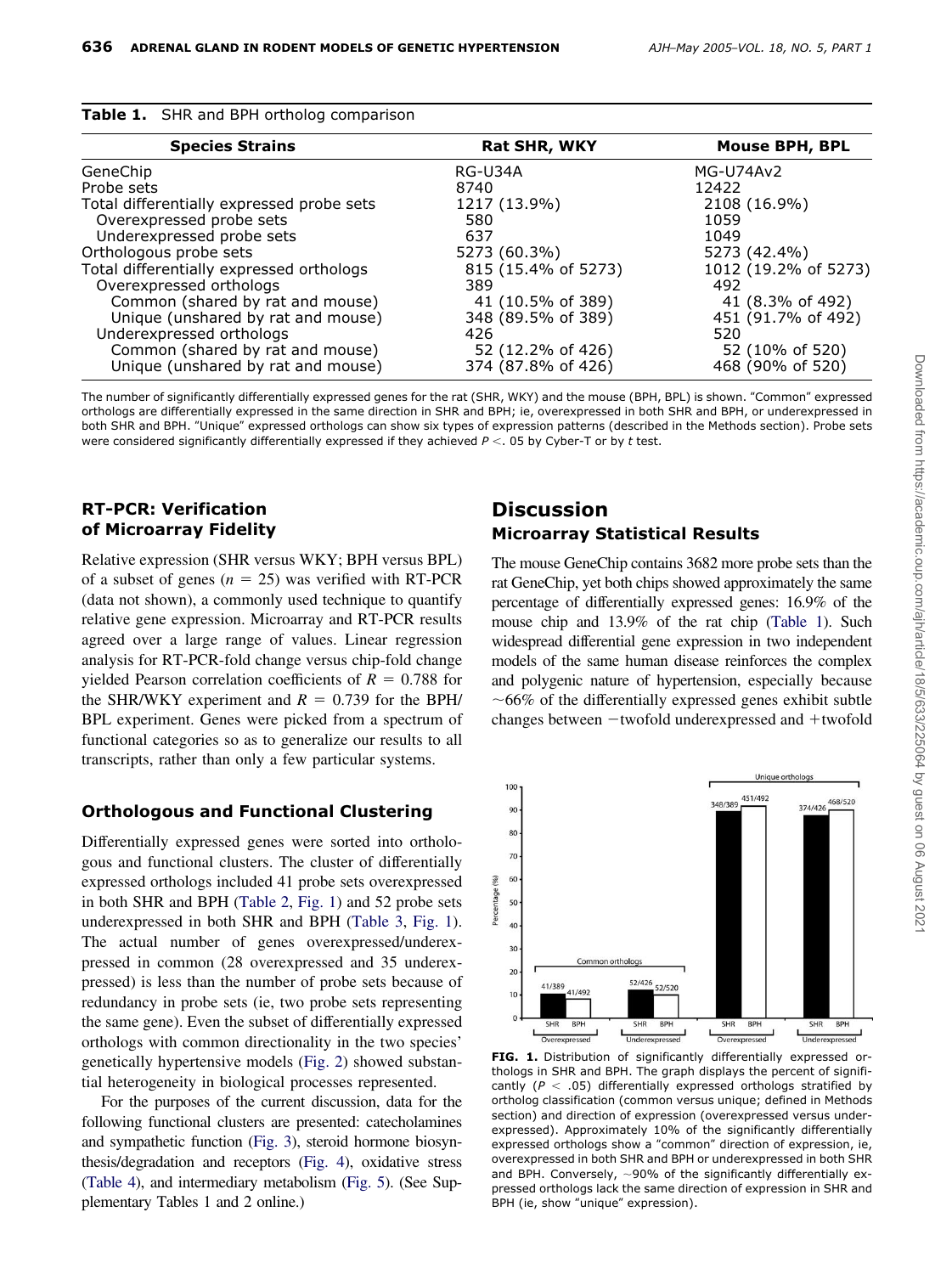| <b>Functional Group</b><br><b>Rat Probe Set ID</b> | <b>Mouse</b><br><b>Probe Set</b><br>ID | <b>Orthologous Gene Name (rat, mouse)</b>         | <b>Gene Symbol</b><br>(rat, mouse) | <b>Rat Fold</b><br>Change<br>(SHR/WKY) | <b>Mouse Fold</b><br>Change<br>(BPH/BPL) |
|----------------------------------------------------|----------------------------------------|---------------------------------------------------|------------------------------------|----------------------------------------|------------------------------------------|
| Activation and detoxification                      |                                        |                                                   |                                    |                                        |                                          |
| of exogenous chemicals                             |                                        |                                                   |                                    |                                        |                                          |
| M26125 at                                          | 101587 at                              | epoxide hydrolase 1, microsomal                   | Ephx1                              | 1.54                                   | 1.46                                     |
| Adrenal tumor suppressor                           |                                        |                                                   |                                    |                                        |                                          |
| M32754cds_s_at                                     | 102266_at                              | inhibin alpha                                     | Inha                               | 1.51                                   | 1.59                                     |
| Cellular adhesion                                  |                                        |                                                   |                                    |                                        |                                          |
| AJ009698_g_at                                      | 101560_at                              | Embigin                                           | Emb                                | 3.37                                   | 2.64                                     |
| Chaperones                                         |                                        |                                                   |                                    |                                        |                                          |
| rc_AA818604_s_at                                   | 93875_at                               |                                                   | Hspa1b;                            | 3.01                                   | 5.08                                     |
|                                                    |                                        | heat shock 70kD protein 1B; heat shock protein 1A | Hspa1a                             |                                        |                                          |
| Cysteine protease inhibitor                        |                                        |                                                   |                                    |                                        |                                          |
| AF090692 at                                        | 103245_at                              | cystatin 8                                        | Cst8                               | 1.70                                   | 3.84                                     |
| Glycosylation                                      |                                        |                                                   |                                    |                                        |                                          |
| AF047707_g_at                                      | 96623_at                               | UDP-glucose ceramide glucosyltransferase          | Ugcg                               | 2.61                                   | 1.72                                     |
| Inflammation                                       |                                        |                                                   |                                    |                                        |                                          |
| S77528cds s at                                     | 92925_at                               | CCAAT/enhancer binding protein (C/EBP), beta      | Cebpb                              | 1.25                                   | 1.52                                     |
| Intermediary metabolism                            |                                        |                                                   |                                    |                                        |                                          |
| rc_A1236284_s_at                                   | 102381 at                              | fatty acid-Coenzyme A ligase, long chain 4        | Facl4                              | 1.36                                   | 1.28                                     |
| M29249cds at                                       | 99425 at                               | 3-hydroxy-3-methylglutaryl-Coenzyme A reductase   | Hmgcr                              | 2.56                                   | 3.11                                     |
| rc_AA817685_at                                     | 98533_at                               | cytochrome b-5                                    | Cyb <sub>5</sub>                   | 1.73                                   | 1.40                                     |
| Nuclear hormone receptors                          |                                        |                                                   |                                    |                                        |                                          |
| X99470 at                                          | 93141 at                               | nuclear receptor subfamily 0, group B, member 1   | Nr0b1                              | 1.81                                   | 1.47                                     |
| U17254 at                                          | 102371 at                              | immediate early gene transcription factor NGFI-B; | Nr4a1                              | 2.03                                   | 5.04                                     |
|                                                    |                                        | nuclear receptor subfamily 4, group A, member 1   |                                    |                                        |                                          |
| L08595 at                                          | 92248_at                               | nuclear receptor subfamily 4, group A, member 2   | Nr4a2                              | 4.10                                   | 3.92                                     |
| Oxidative stress                                   |                                        |                                                   |                                    |                                        |                                          |
| AB008807 at                                        | 97819 at                               | glutathione S-transferase omega 1                 | Gsto1                              | 1.51                                   | 1.28                                     |
| U73525 at                                          | 98130_at                               | thioredoxin 2                                     | Txn2                               | 1.26                                   | 1.20                                     |
| Prohormone processing                              |                                        |                                                   |                                    |                                        |                                          |
| L07281 at                                          | 99643_f_at                             | carboxypeptidase E                                | Cpe                                | 1.73                                   | 1.37                                     |
| Signal transduction                                |                                        |                                                   |                                    |                                        |                                          |
| D14839 at                                          | 100346 at                              | fibroblast growth factor 9 guanine nucleotide     | Fgf9                               | 2.28                                   | 2.91                                     |
|                                                    |                                        | binding protein,                                  |                                    |                                        |                                          |
| S50461_s_at                                        | 97226 at                               | alpha 12                                          | Gna12                              | 1.27                                   | 1.31                                     |
| U35345 s at                                        | 97823 g at                             | p21 (CDKN1A)-activated kinase 2                   | Pak2                               | 1.99                                   | 1.27                                     |
| D85183 s at                                        | 103070_at                              | protein tyrosine phosphatase, non-receptor type   | Ptpns1                             | 4.47                                   | 1.86                                     |
|                                                    |                                        | substrate 1                                       |                                    |                                        |                                          |

# **Table 2.** Orthologous probe sets overexpressed in both SHR and BPH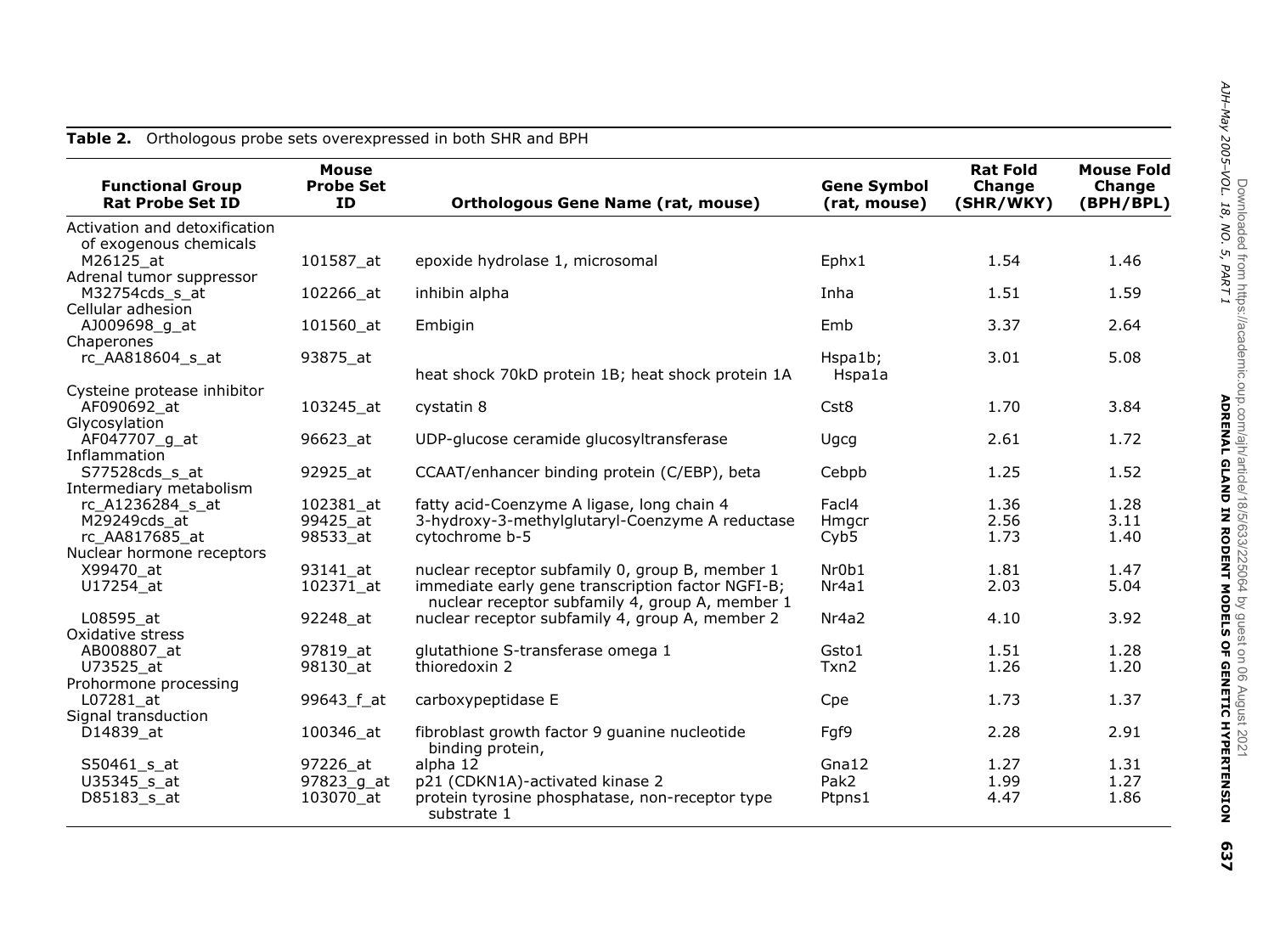| Table 2. $(conting)$                                                                    |                                    |                                                                                                                                                                                                                                                                                                                                                                                                                                                                                                                                                                                                                                                                                                                           |                                 |                                 |                                   |
|-----------------------------------------------------------------------------------------|------------------------------------|---------------------------------------------------------------------------------------------------------------------------------------------------------------------------------------------------------------------------------------------------------------------------------------------------------------------------------------------------------------------------------------------------------------------------------------------------------------------------------------------------------------------------------------------------------------------------------------------------------------------------------------------------------------------------------------------------------------------------|---------------------------------|---------------------------------|-----------------------------------|
| Functional Group<br>Rat Probe Set ID                                                    | Probe Set<br>Mouse<br>$\mathbf{a}$ | Orthologous Gene Name (rat, mouse)                                                                                                                                                                                                                                                                                                                                                                                                                                                                                                                                                                                                                                                                                        | Gene Symbol<br>(rat, mouse)     | (SHR/WKY)<br>Rat Fold<br>Change | Mouse Fold<br>(BPH/BPL)<br>Change |
| Transcription factors<br>D13417 at                                                      | $160887$ _at                       | and enhancer of split 1 (Drosophila)<br>hairy                                                                                                                                                                                                                                                                                                                                                                                                                                                                                                                                                                                                                                                                             | Hes1                            |                                 |                                   |
| rc A1072435 at<br>rc A1112516 at                                                        | 93740_at<br>93324_at               | nuclease sensitive element binding protein<br>zinc finger protein 36, C3H type-like 1                                                                                                                                                                                                                                                                                                                                                                                                                                                                                                                                                                                                                                     | Zfp3611<br>Nsep1                | 2 1 1 1<br>2 1 1 4<br>2 1 1 2   | 11667<br>11667                    |
| Transport                                                                               |                                    |                                                                                                                                                                                                                                                                                                                                                                                                                                                                                                                                                                                                                                                                                                                           |                                 |                                 |                                   |
| AB015433 s at                                                                           | $99133$ _at                        | e carrier family 3, member 2<br>solut                                                                                                                                                                                                                                                                                                                                                                                                                                                                                                                                                                                                                                                                                     | SIc <sub>3</sub> a <sub>2</sub> | 1.81                            | $-51$                             |
| M24105_at                                                                               | 98926_at                           | vesicle-associated membrane protein 2                                                                                                                                                                                                                                                                                                                                                                                                                                                                                                                                                                                                                                                                                     | Vamp2                           | 1.27                            | 1.39                              |
| Unknown                                                                                 |                                    |                                                                                                                                                                                                                                                                                                                                                                                                                                                                                                                                                                                                                                                                                                                           |                                 |                                 |                                   |
| $U67140_g$ at                                                                           | 104136 at                          | disks large-associated protein 4; cDNA sequence<br>BC024558                                                                                                                                                                                                                                                                                                                                                                                                                                                                                                                                                                                                                                                               | BC024558<br>DAP-4:              | 2.26                            | 3.07                              |
| rc AA850568 at                                                                          | 96295 at                           | phosphoserine aminotransferase 1                                                                                                                                                                                                                                                                                                                                                                                                                                                                                                                                                                                                                                                                                          | Psat1                           | 2.75<br>2.35<br>2.3             | $\frac{1}{2}$                     |
| $X99338cds_i$ <sub>_d</sub> at                                                          | 93043 at                           | stromal cell derived factor receptor 1                                                                                                                                                                                                                                                                                                                                                                                                                                                                                                                                                                                                                                                                                    | Sdfr1                           |                                 | 1.09                              |
| (SHR fluorescence/WKY fluorescence) (column 5), and mouse fold<br>of the gene products. |                                    | Genes listed have an ortholog in the rat and mouse and have significantly (P < .05) overexpressed (SHR > WKY and BPH > BPL) probe sets in the hypertensive strain in both the rat and mouse<br>microarray experiments. Affymetrix rat probe set ID (column 1), Affymetrix mouse probe set ID (column 2), orthologous gene (column 3), orthologous gene symbol (column 4), rat fold change<br>change (BPH fluorescence/BPL fluorescence) (column 6) are shown. In several orthologs, the gene name or gene symbol differs<br>between the rat and mouse; the two different names/symbols are separated by a semicolon. Genes were placed into general functional categories based on current knowledge about the activities |                                 |                                 |                                   |

of the gene products.

the gene products.

overexpressed (data not shown). Furthermore, in the SHR and BPH, genetic linkage analyses have estimated that only a few major loci play a role in the pathogenesis of hypertension (at least three in  $SHR$ ,  $24,25$  and four to five in  $BPH<sup>26</sup>$ ). Therefore, much of the differential gene expression we noted is likely to reflect responses to these few major BP-determining genes. In addition, allelic variation at other loci could produce gene expression differences entirely unrelated to BP. In both species, the number of differentially expressed genes is approximately divided in half between overexpressed and underexpressed (Table 1), perhaps reflecting a complex response of activation and depression of both pressor and depressor mechanisms in hypertension.

# **Orthologous Clusters**

We compared expression of orthologs on the rat and mouse chips to probe the possibility of shared or even universal genetic mechanisms of hypertension across mammalian species. Intriguingly, just 10% of the differentially expressed orthologs showed common directional patterns of expression (ie, overexpressed in both SHR and BPH, or underexpressed in both SHR and BPH) (Table 1, Fig. 1). The set of orthologs with common patterns of expression may represent conserved mammalian mechanisms of generation of, or response to hypertension, and therefore may be particularly relevant to the study of human essential hypertension. It is also possible that genes with common patterns of expression might not be related to the hypertensive trait, and could reflect genetic drift (with subsequent fixation by strain inbreeding to homozygosity) or random chance. Even the subset of differentially expressed orthologs with common directionality in the two species' hypertensive models showed substantial herterogeneity of biological processes (Fig. 2).

Conversely,  $\sim 90\%$  of the differentially expressed orthologs exhibited unique expression patterns in SHR and BPH (defined in Methods). Initially, the gross lack of rat/mouse agreement in expression patterns of orthologs appeared to cast doubt on the relevance of applying knowledge of either model to human treatment. If two closely related rodents, both selected for the same trait and inbred to homozygosity, showed  $\sim 90\%$  discordance in differential expression of their adrenal transcriptomes, how relevant are they to human essential hypertension? In fact, the difference in expression of orthologs between the two strains may simply be a reflection of how different organisms respond to similar stress, or a reflection of strain polymorphisms not related to BP. Because much of the differential expression in orthologs could reflect responses to hypertension or genotypes unrelated to hypertension, it is perhaps not surprising that two independent hypertensive models would exhibit substantial differences in patterns of gene expression, especially when considering the substantial interspecific (rat/mouse) differences in factors such as size, weight, lifespan, and the presence of other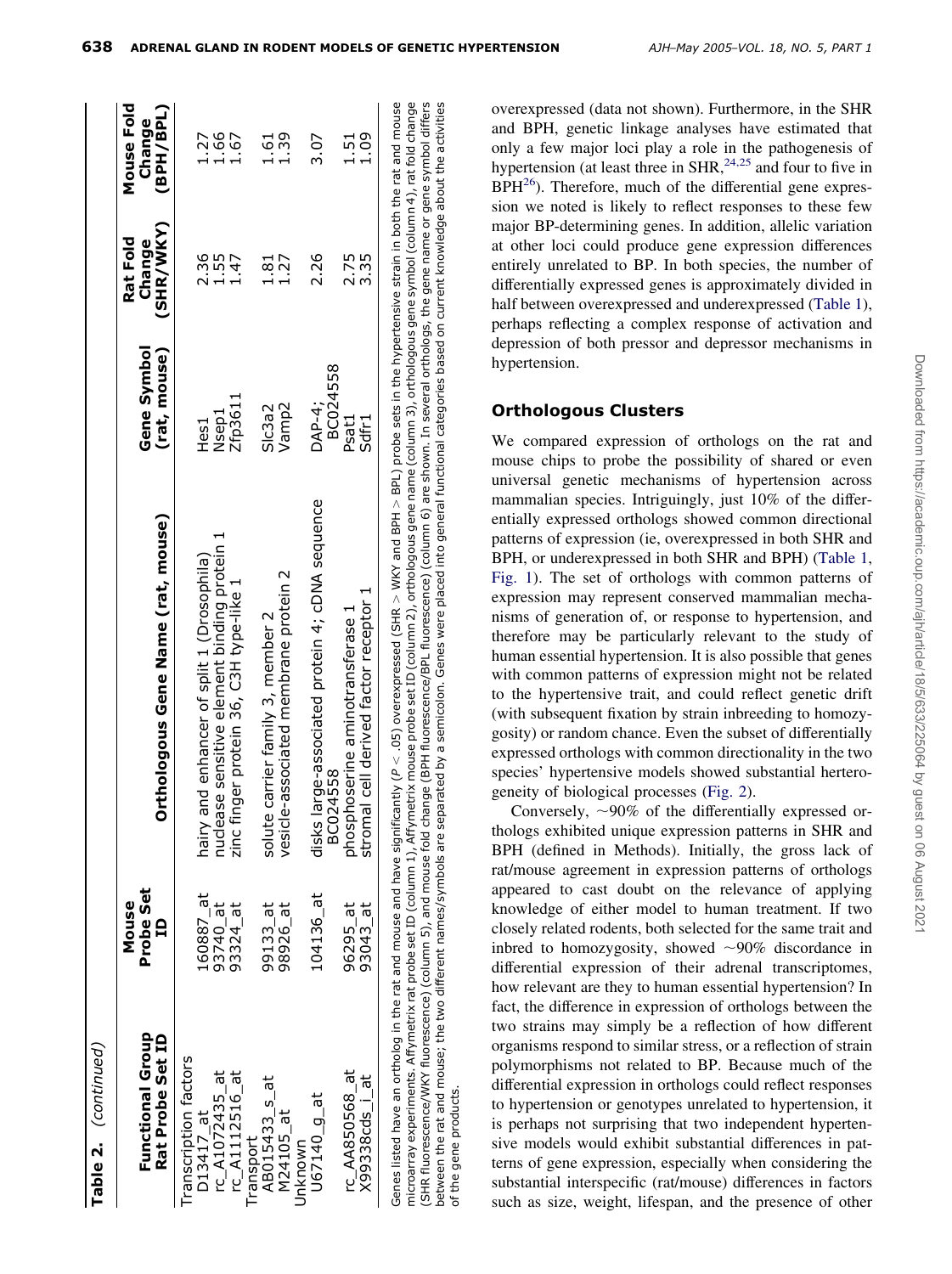| <b>Functional Group</b><br><b>Rat Probe Set ID</b> | <b>Mouse Probe</b><br><b>Set ID</b> | <b>Orthologous Gene Name (rat, mouse)</b>                                                                                                                        | <b>Gene Symbol</b><br>(rat, mouse) | <b>Rat Fold</b><br>Change<br>(SHR/WKY) | <b>Mouse Fold</b><br>Change<br>(BPH/BPL) |
|----------------------------------------------------|-------------------------------------|------------------------------------------------------------------------------------------------------------------------------------------------------------------|------------------------------------|----------------------------------------|------------------------------------------|
| Calcium binding proteins                           |                                     |                                                                                                                                                                  |                                    |                                        |                                          |
| S53527mRNA_s_at                                    | 101467_at                           | S100 protein, beta polypeptide                                                                                                                                   | S100b                              | 0.17                                   | 0.49                                     |
| X86086_g_at                                        | 94304 at                            | Annexin 6; annexin A6                                                                                                                                            | Anxa6                              | 0.78                                   | 0.80                                     |
| Calcium channels (voltage<br>dependent)            |                                     |                                                                                                                                                                  |                                    |                                        |                                          |
| AF051895 at                                        | 93083 at                            | annexin 5; annexin A5                                                                                                                                            | Anxa5                              | 0.31                                   | 0.84                                     |
| Cytoskeleton                                       |                                     |                                                                                                                                                                  |                                    | 0.13                                   | 0.63                                     |
| rc_AA892506_at                                     | 96648_at                            | coronin, actin binding protein 1A                                                                                                                                | Coro1a                             |                                        |                                          |
| Extracellular matrix                               |                                     |                                                                                                                                                                  |                                    |                                        | 0.69                                     |
| AJ005394_at                                        | 101080_at                           | collagen, type V, alpha 1; procollagen, type V,                                                                                                                  | Col5a1                             | 0.56                                   |                                          |
|                                                    |                                     | alpha 1                                                                                                                                                          |                                    |                                        |                                          |
| J04035 at                                          | 92207 at                            | elastin                                                                                                                                                          | Eln                                | 0.57                                   | 0.26                                     |
| Immune response                                    |                                     |                                                                                                                                                                  |                                    |                                        |                                          |
| Y12009_at                                          | 161968 f at                         | chemokine (C-C motif) receptor 5                                                                                                                                 | Cmkbr5; Ccr5                       | 0.31                                   | 0.34                                     |
| X53430 at                                          | 92683 at                            | CD3 antigen, delta polypeptide                                                                                                                                   | Cd3d                               | 0.23                                   | 0.27                                     |
| $U16025_g$ _at                                     | 102730_at                           | RT1 class 1b gene, locus M3;                                                                                                                                     | RT1-M3; H2-M3                      | 0.29                                   | 0.42                                     |
|                                                    |                                     | histocompatibility 2, M region locus 3                                                                                                                           |                                    |                                        |                                          |
| M10094_at                                          | 101898_s_at                         | RT1 class 1b gene(Aw2); histocompatibility 2,<br>Q region locus 10                                                                                               | RT1Aw2; H2-Q10                     | 0.11                                   | 0.10                                     |
| Inflammation                                       |                                     |                                                                                                                                                                  |                                    |                                        |                                          |
| X71127_at                                          | 96020_at                            | complement component 1, q subcomponent,<br>beta polypeptide                                                                                                      | C1qb                               | 0.47                                   | 0.57                                     |
| Intermediary metabolism                            |                                     |                                                                                                                                                                  |                                    |                                        |                                          |
| X65296cds s at                                     | 101538_i_at                         | carboxylesterase 3                                                                                                                                               | Ces <sub>3</sub>                   | 0.10                                   | 0.65                                     |
| rc AA800243 at                                     | 99994 at                            | Rattus norvegicus similar to cell death<br>activator CIDE-A (LOC291541), mRNA; cell<br>death-inducing DNA fragmentation factor,<br>alpha subunit-like effector A | $-$ ; Cidea                        | 0.53                                   | 0.38                                     |
| M27467 at                                          | 100551 r at                         | cytochrome c oxidase, subunit VIc                                                                                                                                | Cox <sub>6</sub> c                 | 0.51                                   | 0.47                                     |
|                                                    |                                     | cytochrome c oxidase subunit VIII-H (heart/                                                                                                                      |                                    | 0.51                                   | 0.33                                     |
| X64827cds_s_at                                     | 160851_r_at                         | muscle); cytochrome c oxidase, subunit<br>VIIIb                                                                                                                  | Cox8h; Cox8b                       |                                        |                                          |
| rc_A1237007_at                                     | 97869_at                            | electron transferring flavoprotein,<br>dehydrogenase                                                                                                             | Etfdh                              | 0.02                                   | 0.46                                     |
| J04473 at                                          | 99148 at                            | fumarate hydratase 1                                                                                                                                             | Fh1                                | 0.69                                   | 0.63                                     |
| rc_A1171090_g_at                                   | 94324_f_at                          | 3-hydroxy-3-methylglutaryl-Coenzyme A                                                                                                                            | Hmgcl                              | 0.74                                   | 0.59                                     |
|                                                    |                                     | lyase                                                                                                                                                            |                                    |                                        |                                          |
| U07181_g_at                                        | 101990_at                           | lactate dehydrogenase B; lactate<br>dehydrogenase 2, B chain                                                                                                     | Ldhb; Ldh2                         | 0.63                                   | 0.51                                     |
| X51415cds s at                                     | 103083 at                           | lipase, hormone sensitive                                                                                                                                        | Lipe                               | 0.66                                   | 0.41                                     |
| rc_AA892864_at                                     | 97511_at                            | Monoglyceride lipase                                                                                                                                             | MgIl                               | 0.70                                   | 0.58                                     |
| D86215_at                                          | 97201_s_at                          | NADH dehydrogenase (ubiquinone) 1 alpha<br>subcomplex, 5                                                                                                         | Ndufa5                             | 0.65                                   | 0.67                                     |

**Table 3.** Orthologous probe sets underexpressed in both SHR and BPH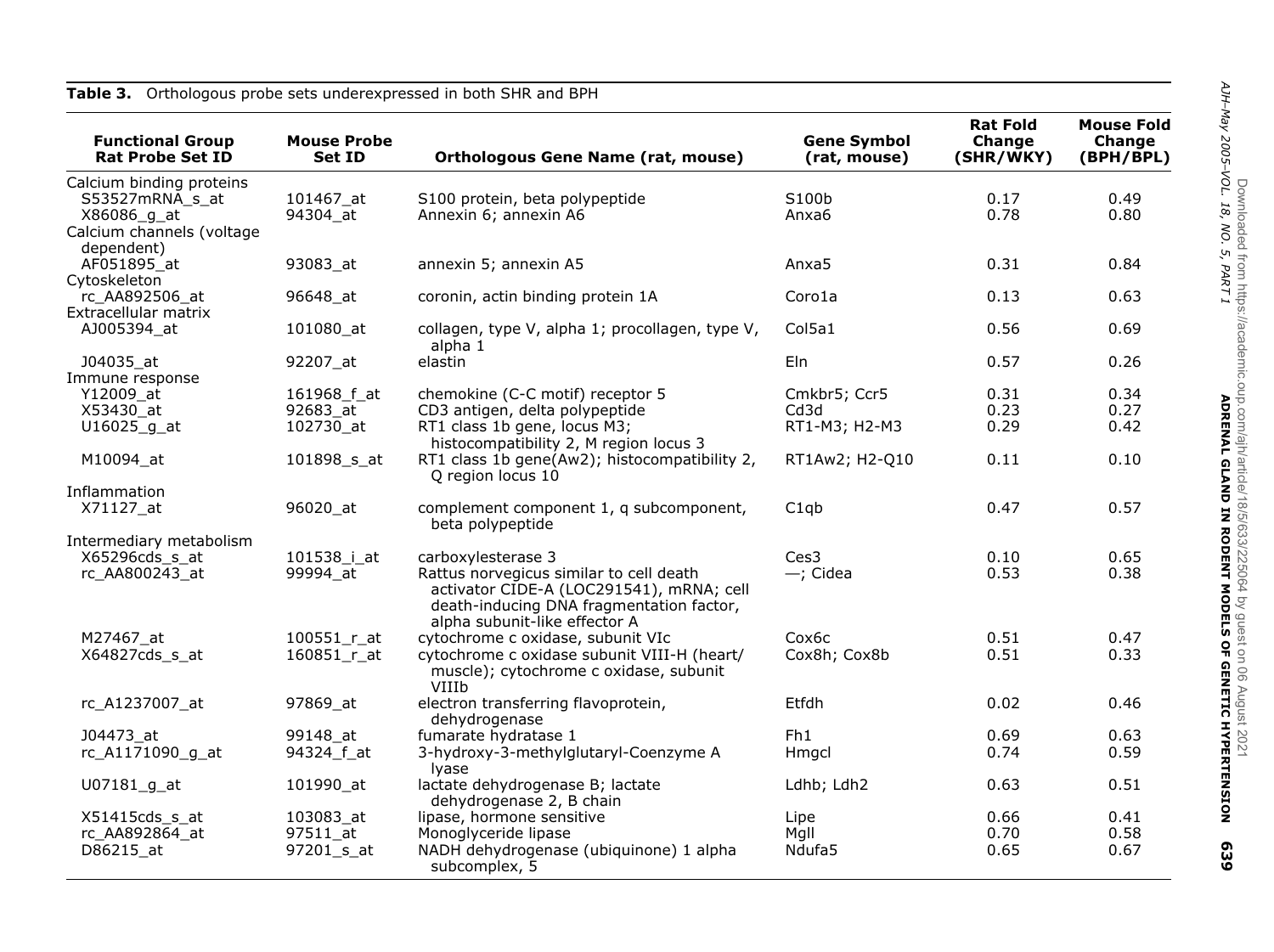| <b>Functional Group</b><br><b>Rat Probe Set ID</b> | <b>Mouse Probe</b><br><b>Set ID</b> | <b>Orthologous Gene Name (rat, mouse)</b>                                                                                         | <b>Gene Symbol</b><br>(rat, mouse) | <b>Rat Fold</b><br>Change<br>(SHR/WKY) | <b>Mouse Fold</b><br>Change<br>(BPH/BPL) |
|----------------------------------------------------|-------------------------------------|-----------------------------------------------------------------------------------------------------------------------------------|------------------------------------|----------------------------------------|------------------------------------------|
| J02585 at                                          | 94057_g_at                          | stearoyl-Coenzyme A desaturase 1                                                                                                  | Scd1                               | 0.39                                   | 0.40                                     |
| K01934mRNA#2_at                                    | 160306 at                           | thyroid hormone responsive protein; thyroid<br>hormone responsive SPOT14 homolog                                                  | Thrsp                              | 0.51                                   | 0.35                                     |
| Myelin                                             |                                     |                                                                                                                                   |                                    |                                        |                                          |
| S55427 s at<br>Oxidative stress                    | 102395_at                           | peripheral myelin protein 22                                                                                                      | Pmp22                              | 0.72                                   | 0.70                                     |
| X68041cds s at<br>Phosphorylation                  | 94902_at                            | superoxide dismutase 3                                                                                                            | Sod3                               | 0.60                                   | 0.68                                     |
| rc AA875506 at                                     | 104546_g_at                         | casein kinase II, alpha 1 polypeptide; casein<br>kinase II, alpha 1 related sequence 4                                            | Csnk2a1;<br>Csnk2a1-rs4            | 0.14                                   | 0.37                                     |
| Protease inhibitors                                |                                     |                                                                                                                                   |                                    |                                        |                                          |
| rc A1010453 at                                     | 93109_f_at                          | serine (or cysteine) proteinase inhibitor, clade<br>A, member 1; serine (or cysteine)<br>proteinase inhibitor, clade A, member 1d | Serpina1;<br>Serpina1d             | 0.40                                   | 0.44                                     |
| Signal transduction                                |                                     |                                                                                                                                   |                                    |                                        |                                          |
| rc_A1010581_at                                     | 97248 at                            | diazepam binding inhibitor                                                                                                        | <b>Dbi</b>                         | 0.68                                   | 0.56                                     |
| U57499 at                                          | 102874 at                           | protein tyrosine phosphatase, non-receptor<br>type 11                                                                             | Ptpn11                             | 0.54                                   | 0.17                                     |
| <b>Transcription factors</b>                       |                                     |                                                                                                                                   |                                    |                                        |                                          |
| rc_A1172476_at                                     | 99602_at                            | TGFB inducible early growth response; TGFB<br>inducible early growth response 1                                                   | Tieg; Tieg1                        | 0.63                                   | 0.54                                     |
| Unknown                                            |                                     |                                                                                                                                   |                                    |                                        |                                          |
| M76110_s_at                                        | 98859 at                            | acid phosphatase 5                                                                                                                | Acp5                               | 0.83                                   | 0.49                                     |
| U44948 at                                          | 93550 at                            | cysteine rich protein 2; cysteine and glycine-<br>rich protein 2                                                                  | Csrp <sub>2</sub>                  | 0.64                                   | 0.78                                     |
| U27562 at                                          | 160319 at                           | SPARC-like 1 (mast9, hevin)                                                                                                       | Sparc <sub>1</sub>                 | 0.35                                   | 0.69                                     |
| rc_A1014169_at                                     | 160547_s_at                         | upregulated by 1,25-dihydroxyvitamin D-3;<br>thioredoxin interacting protein                                                      | Vdup1; Txnip                       | 0.55                                   | 0.73                                     |

**Table 3.** *(continued)*

Genes listed have an ortholog in the rat and mouse and have significantly ( $P < .05$ ) underexpressed (SHR < WKY and BPH < BPL) probe sets in both the rat and mouse microarray experiments. Affymetrix rat probe set ID (column 1), Affymetrix mouse probe set ID (column 2), orthologous gene name (column 3), orthologous gene symbol (column 4), rat fold change (SHR fluorescence/WKY fluorescence) (column 5), and mouse fold change (BPH fluorescence/BPL fluorescence) (column 6) are shown. In several orthologs, the gene name or gene symbol differs between the rat and mouse; the two different names/symbols are separated by a semicolon. Genes were placed into general functional categories based on current knowledge about the function of the gene products.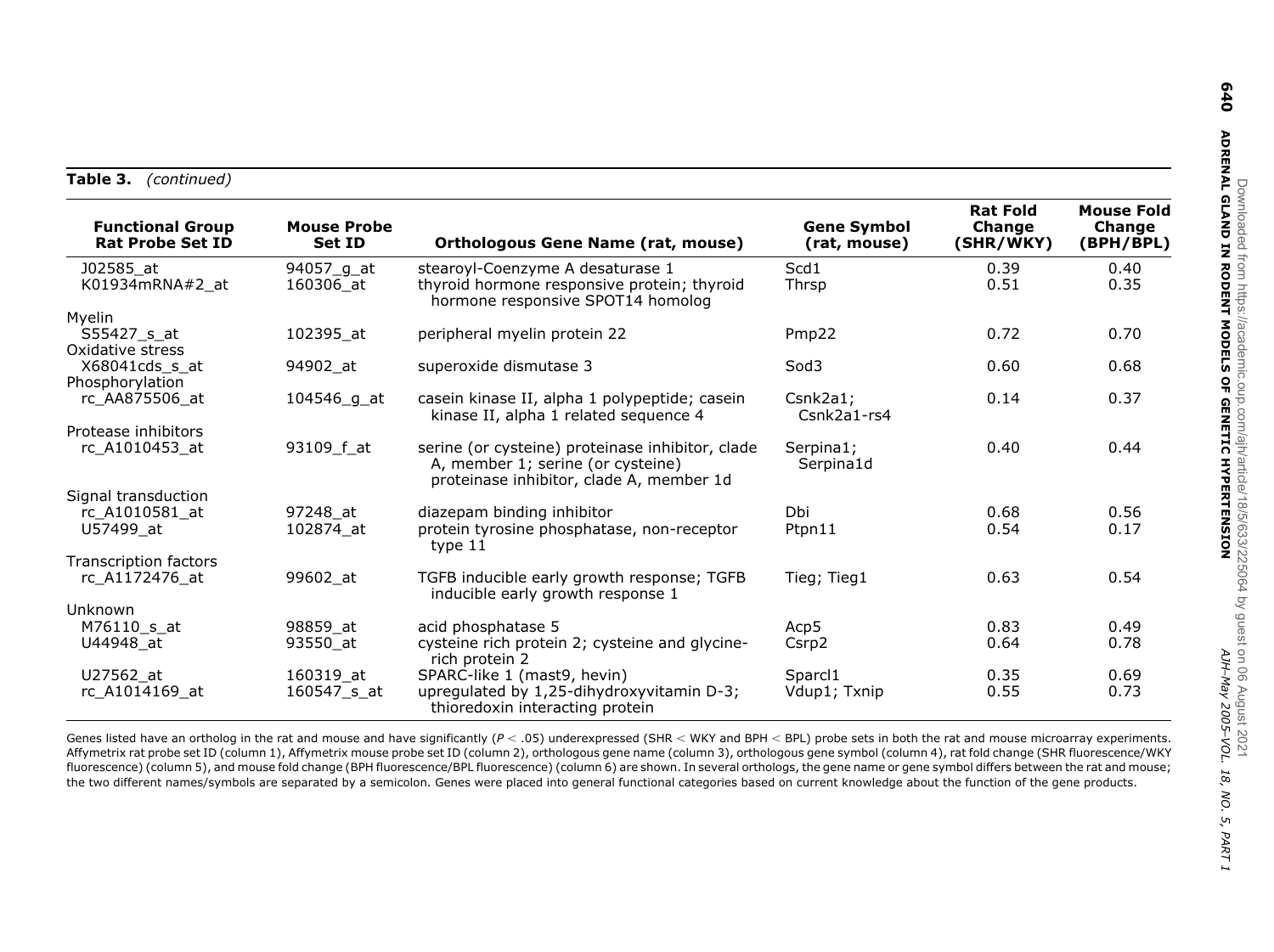

**FIG. 2.** Functional classification of shared orthologous genes in SHR and BPH. The orthologs differentially expressed in the same direction ( $n = 63$ ) in SHR and BPH (ie, overexpressed in both SHR and BPH, or underexpressed in both SHR and BPH) were sorted into functional groups based on known function of the gene products. The pie chart shows the percent of orthologs that fall into the various functional groups.

disease states (such as the metabolic syndrome in the SHR).

Many of the orthologs differentially expressed in common between SHR and BPH are intriguing candidate genes for hypertension pathogenesis (Tables 2 and 3). Evidence is increasing that supports the role of inflammation in pathogenesis and consequences of many cardiovascular diseases, including hypertension. The CCAAT/ enhancer-binding protein (Cebpb) (1.25-fold overexpressed in SHR; 1.52-fold overexpressed in BPH) codes for a transcription factor responsive to interleukin 6, and may serve as a control point for widespread, global changes in the inflammatory cascade. The complement component 1, q subcomponent,  $\beta$  polypeptide (C1qb) (0.47-fold underexpressed in SHR; 0.57-fold underexpressed in BPH) is the first and major component of the complement cascade, an important mechanism in inflammation. Mutations in Cebpb and C1qb could have profound consequences on inflammatory processes in SHR and BPH.

Many metabolic abnormalities often accompany hypertension in a disorder called the metabolic syndrome, or syndrome X.<sup>2</sup> Hydroxy-3-methylglutaryl-coenzyme A (HMG-CoA) reductase (Hmgcr) is the rate-limiting enzyme in cholesterol biosynthesis and target of the statin drugs in humans. $27$  Its coordinate differential overexpression in two rodent models of genetic hypertension (2.56 fold overexpressed in SHR; 3.11-fold overexpressed in BPH) suggests the possibility that its overexpression might be a systematic facet of hereditary hypertension in mammals, perhaps even contributing to the diverse metabolic abnormalities associated with the human disease state. Underexpression of HMG-CoA lyase (Hmgcl) in both hypertensive strains (0.74-fold underexpressed in SHR; 0.59-fold underexpressed in BPH) might increase the substrate availability of HMG-CoA to Hmgcr, perhaps

magnifying the effect of Hmgcr excess to increase cholesterol biosynthesis.

Cholesterol is the precursor of glucocorticoid steroid hormones that play a profound but still incompletely understood role in BP homeostasis and hypertension in humans and rodents.  $28-33$  Abnormalities in the glucocorticoid receptor have been proposed as a cause of glucocorticoid dependence in hypertension.<sup>34,35</sup> The heatshock 70-kD protein 1a gene (Hspa1a), which encodes a protein with a crucial role in glucocorticoid receptor activation, is overexpressed 3.01-fold in SHR and 5.08-fold in BPH. Aberrant Hspa1a function may contribute to the glucocorticoid dependence of hypertension. Its differential expression has been implicated previously in hypertension. $36$ 

Another metabolic abnormality observed in hypertension is dyslipidemia. The SHR and BPH underexpressed hormone-sensitive lipase (Lipe) by 0.61-fold and 0.41 fold, respectively. Lipe catalyzes the rate-limiting step in lipolysis of stored triglycerides to form free fatty acids, an important source of energy in mammals. Lipe is regulated by catecholamines and hormones (eg, insulin). The consistent alterations of Lipe observed here may thus contribute to metabolic and homeostatic abnormalities in hypertension common to mammalian species.

Enhanced oxidative stress is another mechanism rapidly gaining support as both a pathogenic and an endorgan damaging mechanism in hypertension. The decreased ability of superoxide dismutase to scavenge the free radical superoxide  $(O_2^-)$  in hypertensives has previously been reported.<sup>37–43</sup> Superoxide dismutase 3 (Sod3) is underexpressed 0.60-fold in SHR and 0.68-fold in BPH. Such consistent underexpression may represent a fundamental susceptibility of genetic hypertension to vascular and organ damage.

To identify common mechanisms causing or responding to genetic hypertension in mammalian species, we determined the orthologous genes differentially expressed in the same direction in SHR and BPH (Tables 2 and 3). Even within this focused and specific set of orthologous genes, the multifactorial and systemic nature of hypertension is apparent in the classification of the orthologs into diverse functional groups (Fig. 2, Tables 2 and 3).

#### **Catecholamines and Sympathetic Function**

Analysis of catecholamine biosynthetic gene expression suggests fundamentally different patterns in the two models of genetic hypertension, with depressed synthesis of catecholamines likely in SHR, but enhanced synthesis in BPH (Fig. 3). Tyrosine hydroxylase, which catalyzes the rate-limiting step of catecholamine biosynthesis, is not differentially expressed in SHR but is overexpressed 1.61 fold in BPH. GTP cyclohydrolase 1 (Gch), the rate-limiting enzyme in synthesis of the essential cofactor of tyrosine hydroxylase (tetrahydrobiopterin), is not differen-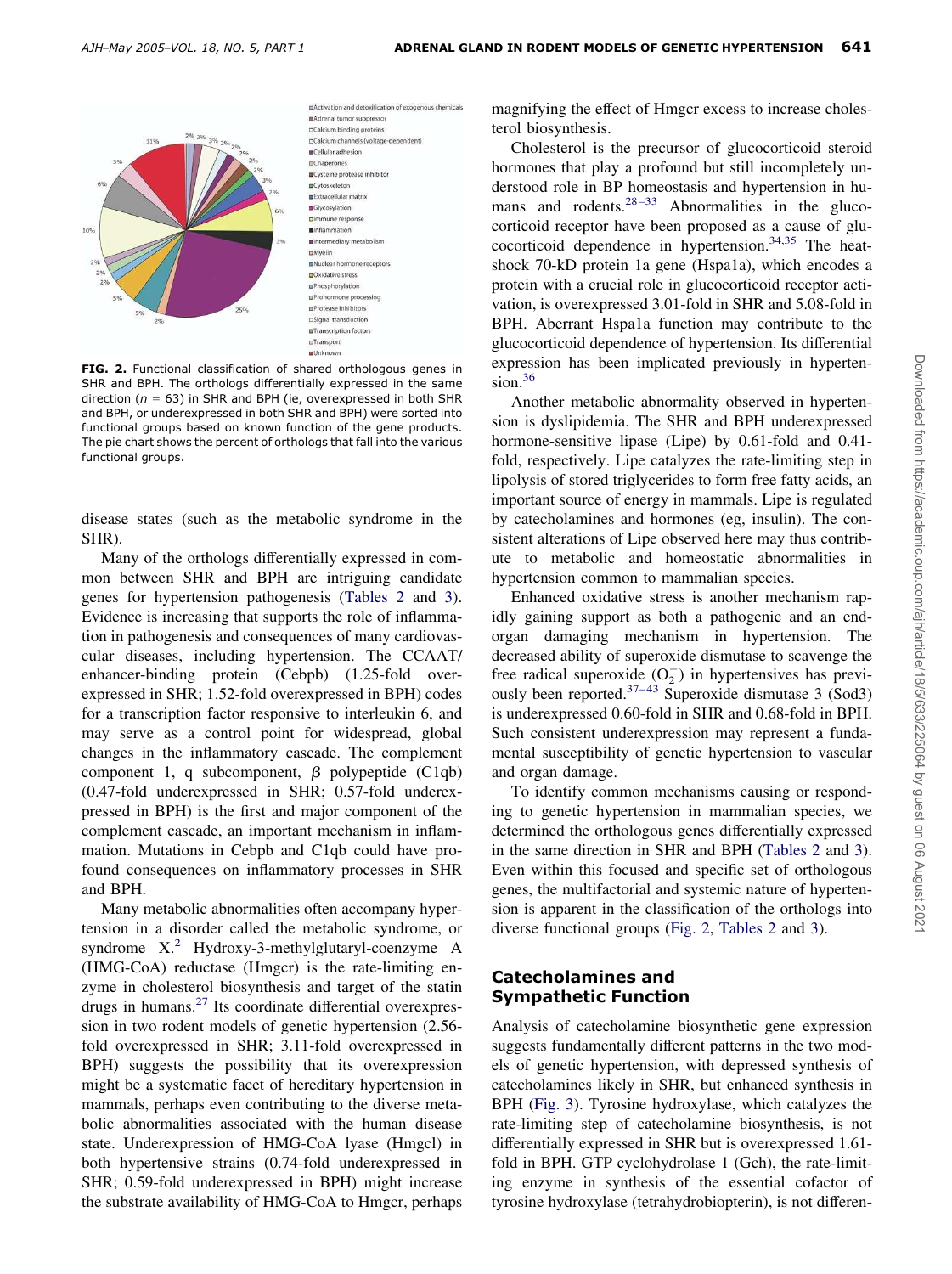

**FIG. 3.** Catecholamines and sympathetic function in SHR and BPH. Gene expression of the catecholamine biosynthetic and target (receptor) pathway is shown in the SHR hypertensive rat strain (**A**) and BPH hypertensive mouse strain (**B**). Red indicates an overexpressed gene, blue indicates an underexpressed gene, white indicates no data (ie, no probe on chip), and gray indicates lack of statistical significance. The bold number listed next to significantly  $(P < .05)$ differentially expressed genes is the fold change (BPH/BPL or SHR/ WKY). Abbreviations:  $6$ -pt =  $6$ -pyruvoyl-tetrahydropterin;  $7,8$ -dtp =  $7,8$ -dihydroneopterin triphosphate; Adra1a = adrenergic receptor, alpha 1a; Adra1b = adrenergic receptor, alpha 1b; Adra2a = adrenergic receptor, alpha 2a; Adra2b = adrenergic receptor, alpha 2b; Adra2c = adrenergic receptor, alpha 2c; Adrb1 = adrenergic receptor, beta 1; Adrb2 = adrenergic receptor, beta 2; Adrb3 = adrenergic receptor, beta 3;  $BH<sub>4</sub>$  = tetrahydrobiopterin; Chga = chromogranin A; Chgb = chromogranin B; Comt = catechol-Omethyltransferase; Drd1a = dopamine receptor 1a; Drd2 = dopamine receptor 2; Drd3 = dopamine receptor 3; Drd4 = dopamine receptor 4; Gch = GTP cyclohydrolase 1; GTP = guanosine triphosphate: Maoa = monoamine oxidase A: Maob = monoamine oxidase B; Pts = 6-pyruvoyl-tetrahydrobiopterin synthase;  $Scg2 = seccere$ togranin II; Scg3 = secretogranin III; Sgne1 = secretory granule neuroendocrine protein 1; Slc6a2 = solute carrier family 6 (neurotransmitter transporter, noradrenalin), member 2; SIc6a3 = solute carrier family 6 (neurotransmitter transporter, dopamine), member 3; Slc18a1 = solute carrier family 18 (vesiclular monoamine transporter) member 1; Slc18a2 = solute carrier family 18 (vesicular monoamine transporter) member  $2$ ; Spr = sepiapterin reductase; Sult1a1 = sulfotransferase family 1A, phenol-preferring, member 1; Sult1a2 = sulfotransferase family 1A, member 2; Vgf = VGF nerve growth factor-inducible.

Overexpressed in BPH Not statistically significant<br>Underexpressed in BPH No data

Overexpressed in SHR<br>
Mot statistically significant<br>
Underexpressed in SHR<br>
No data

tially expressed in SHR but is overexpressed 1.68-fold in BPH. In contrast, the SHR underexpressed dopamine  $\beta$ hydroxylase (Dbh) and phenylethanolamine-*N*-methyltransferase (Pnmt) 0.39-fold and 0.67-fold, respectively (Fig. 3). The mouse chip did not contain a probe set for Dbh, but the BPH overexpressed Pnmt 2.11-fold. Other investigators have observed decreased Dbh activity in the  $SHR<sup>44</sup>$ 

Transport of dopamine and monoamines into secretory vesicles is mediated by Slc18a1 and Slc18a2, also known



**FIG. 4.** Steroid hormone biosynthesis/degradation and receptors. Gene expression of steroid hormone biosynthetic enzymes and receptors is shown for SHR (**A**) and BPH (**B**). Red indicates an overexpressed gene, blue indicates an underexpressed gene, white indicates no data (ie. no probe on chip), and gray indicates lack of statistical significance. The bold number listed next to significantly  $(P < .05)$  differentially expressed genes is the fold change (SHR/ WKY or BPH/BPL). Abbreviations:  $Akr1c1 = aldo-keto$  reductase family 1, member c1 (20-alpha-hydroxysteroid dehydrogenase);  $Akr1c2 = aldo-keto$  reductase family 1, member c2 (3-alpha-hydroxysteroid dehydrogenase);  $Akr1c6 = aldo-keto$  reductase family 1, member C6; Akr1c13 = aldo-keto reductase family 1, member C13: Akr1c21 = aldo-keto reductase family 1, member C21: Ar = androgen receptor; Cyp7a1 = cytochrome P450, 7a1; Cyp11a = cytochrome P450, subfamily 11a; Cyp11b1 = cytochrome P450, subfamily 11b, polypeptide 1; Cyp11b2 = cytochrome P450, subfamily 11b, polypeptide 2; Cyp17a1 = cytochrome P450, subfamily 17a; Cyp19a1 = cytochrome P450, family 19, subfamily a, polypeptide 1; Cyp21 = cytochrome P450, subfamily 21a; Esr1 = estrogen receptor 1; Esr2 = estrogen receptor 2; Esrra = estrogen-related receptor  $\alpha$ ; Esrrb = estrogen-related receptor  $\beta$ ; Hsd3b = hydroxysteroid dehydrogenase, delta<5>-3- $\beta$ ; Hsd11b1 = hydroxysteroid  $11-\beta$  dehydrogenase 1; Hsd11b2 = hydroxysteroid  $11-\beta$  dehydrogenase 2; Hsd17b = hydroxysteroid  $17-\beta$  dehydrogenase; Nr3c1 = nuclear receptor subfamily 3 group C member 1 (glucocorticoid  $receptor$ ; Nr3c2 = nuclear receptor subfamily 3 group C member 2 (mineralocorticoid receptor); Pgr = progesterone receptor; Ste =  $s$ ulfotransferase, estrogen preferring; Sth2 = sulfotransferase, hydroxysteroid preferring 2; Sult1b1 = sulfotransferase family 1B, member 1; Sult2b1 = sulfotransferase family, cytosolic, 2B, member 1; Sult4a1 = sulfotransferase family 4A, member 1.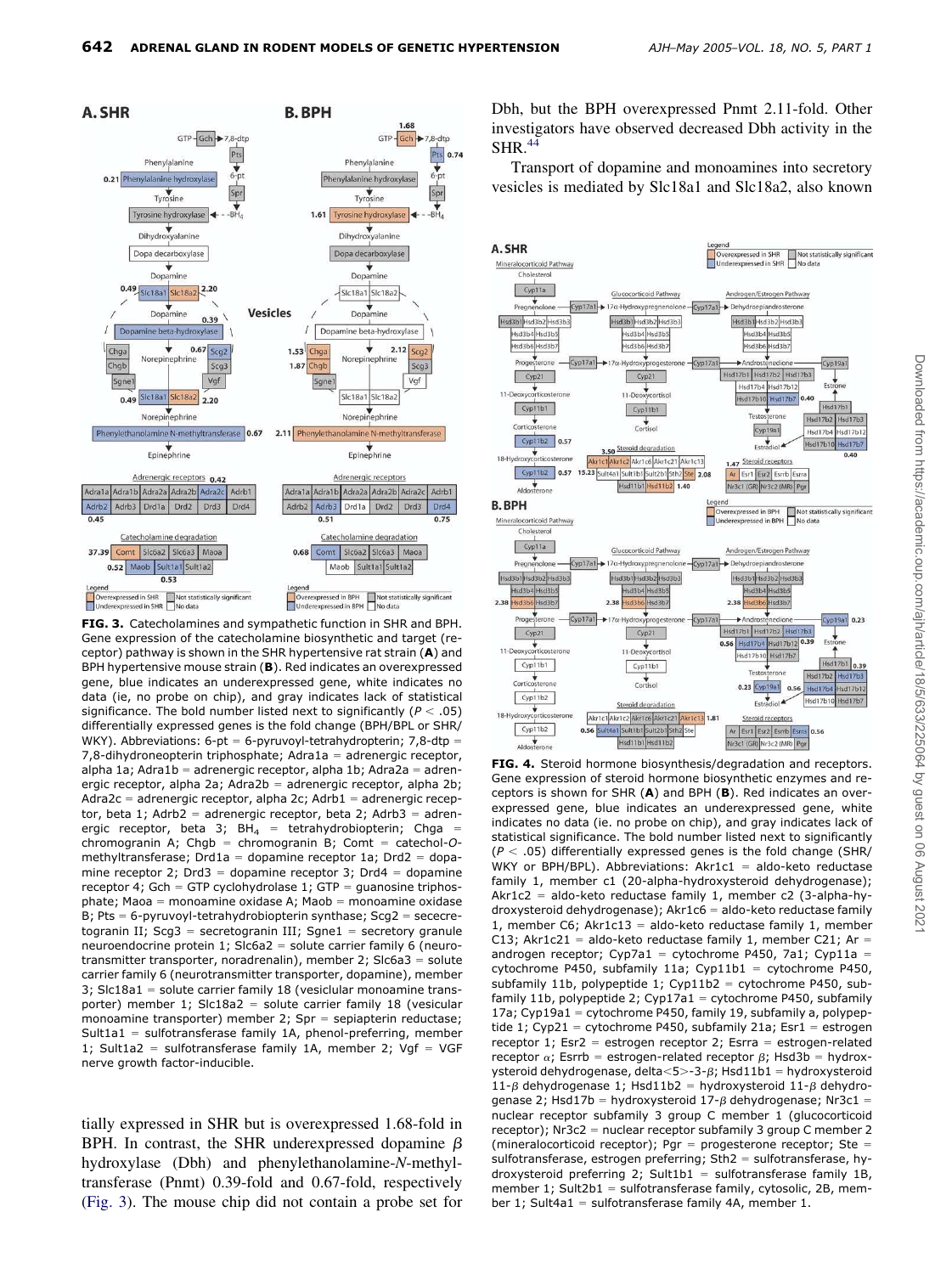| <b>Functional Group</b><br><b>Rat Probe Set ID</b>                          | <b>Mouse Probe</b><br><b>Set ID</b> | <b>Gene Name</b>                                                                  | <b>Gene Symbol</b>       | <b>Rat Fold</b><br>Change<br>(SHR/WKY) | <b>Mouse Fold</b><br>Change<br>(BPH/BPL) |
|-----------------------------------------------------------------------------|-------------------------------------|-----------------------------------------------------------------------------------|--------------------------|----------------------------------------|------------------------------------------|
| <b>ROS sources</b>                                                          |                                     | Mitochondria (electron transport chain) (Please see Supplementary Table 1 online) |                          |                                        |                                          |
| Cytochrome P450s (Please see Supplementary Table 2 online)<br>NADPH oxidase |                                     |                                                                                   |                          |                                        |                                          |
| U18729_at                                                                   | 100059_at                           | cytochrome b-245, alpha polypeptide                                               | Cyba                     | N/A                                    | N/A                                      |
|                                                                             | 100300 at                           | cytochrome b-245, beta polypeptide                                                | Cybb                     |                                        | N/A                                      |
| X74402 at                                                                   | 97313_at                            | Guanosine diphosphate dissociation inhibitor 1                                    | Gdi1                     | 1.20                                   | N/A                                      |
| rc_AA892258_at                                                              |                                     | NADPH oxidase 4 (kidney specific)                                                 | Nox4                     | 0.11                                   | $\overline{\phantom{m}}$                 |
|                                                                             | 97763 at                            | neutrophil cytosolic factor 1                                                     | Ncf1                     | —                                      | N/A                                      |
|                                                                             |                                     |                                                                                   | Ncf <sub>2</sub>         |                                        |                                          |
|                                                                             | 102326 at                           | neutrophil cytosolic factor 2                                                     |                          | —                                      | N/A                                      |
|                                                                             | 103662_at                           | neutrophil cytosolic factor 4                                                     | Ncf4                     | $\overline{\phantom{0}}$               | N/A                                      |
| $\equiv$                                                                    | 101555 at                           | RAS-related C3 botulinum substrate 1                                              | Rac1                     | $\equiv$                               | N/A                                      |
|                                                                             | 103579_at                           | RAS-related C3 botulinum substrate 2                                              | Rac2                     |                                        | N/A                                      |
| Other                                                                       |                                     |                                                                                   |                          |                                        |                                          |
|                                                                             | $100414$ <sub>_S_</sub> at          | myeloperoxidase                                                                   | Mpo                      |                                        | N/A                                      |
| Xanthine oxidase                                                            |                                     |                                                                                   |                          |                                        |                                          |
| rc_A1172247_at                                                              | 97950_at                            | xanthine dehydrogenase                                                            | Xdh                      | 0.49                                   | 1.48                                     |
| <b>ROS defense</b>                                                          |                                     |                                                                                   |                          |                                        |                                          |
| Glutathione-dependent                                                       |                                     |                                                                                   |                          |                                        |                                          |
| defense systems                                                             |                                     |                                                                                   |                          |                                        |                                          |
| J05181 at                                                                   | 99649 at                            | Glutamate-cysteine ligase catalytic subunit                                       | Gclc                     | 1.62                                   | N/A                                      |
| rc_A1233261_i_at                                                            | 160335 at                           | Glutamate cysteine ligase, modifier subunit                                       | Gclm                     | N/A                                    | 1.28                                     |
|                                                                             | 100085 at                           | gamma-glutamyltransferase 1                                                       | Ggt1                     | $\hspace{0.05cm}$                      | N/A                                      |
| X07365_s_at                                                                 | 94132 at                            | glutathione peroxidase 1                                                          | Gpx1                     | N/A                                    | N/A                                      |
| rc_AA800587_at                                                              | 99810_at                            | glutathione peroxidase 2                                                          | Gpx2                     | N/A                                    | N/A                                      |
| D00680_at                                                                   |                                     | glutathione peroxidase 3                                                          | Gpx3                     | N/A                                    | $\overline{\phantom{0}}$                 |
|                                                                             |                                     |                                                                                   |                          |                                        |                                          |
| L24896 s at                                                                 | 94897 at                            | glutathione peroxidase 4                                                          | Gpx4                     | 0.84                                   | N/A                                      |
|                                                                             | 161986_f_at                         | glutathione peroxidase 5                                                          | Gpx5                     | $\hspace{0.05cm}$                      | 0.73                                     |
| rc_AA893189_at                                                              | 160646_at                           | glutathione reductase                                                             | Gsr                      | N/A                                    | N/A                                      |
| $L38615$ q at                                                               | 101425_at                           | glutathione synthetase                                                            | Gss                      | N/A                                    | N/A                                      |
| S83436_i_at                                                                 |                                     | glutathione S-transferase, mitochondrial                                          | Gst13-13                 | N/A                                    | $\overbrace{\phantom{13333}}$            |
| X62660mRNA_at                                                               |                                     | glutathione S-transferase subunit 8                                               | $\overline{\phantom{0}}$ | 3.13                                   | $\equiv$                                 |
| X78848cds f at                                                              | 160063 i at                         | glutathione S-transferase, alpha 1                                                | Gsta1                    | N/A                                    | N/A                                      |
| S72506_s_at                                                                 | 101872 at                           | glutathione-S-transferase, alpha type2                                            | Gsta2                    | N/A                                    | N/A                                      |
|                                                                             | 93015_at                            | glutathione S-transferase, alpha 3                                                | Gsta3                    | $\overline{\phantom{0}}$               | N/A                                      |
| $\overline{\phantom{0}}$                                                    | 96085_at                            | glutathione S-transferase, alpha 4                                                | Gsta4                    | $\hspace{0.05cm}$                      | N/A                                      |
|                                                                             | 96670_at                            | glutathione S-transferase kappa 1                                                 | Gstk1                    | $\qquad \qquad =$                      | 1.26                                     |
| X04229cds_s_at                                                              | 93543_f_at                          | glutathione S-transferase, mu 1                                                   | Gstm1                    | 1.72                                   | N/A                                      |
| J02592_s_at                                                                 | 161357_r_at                         | glutathione S-transferase, mu 2                                                   | Gstm2                    | N/A                                    | N/A                                      |
|                                                                             |                                     |                                                                                   |                          |                                        |                                          |

Downloaded from https://academic.oup.com/ajt/article/18/5/633/225064 by guest on 06 August 2021<br>AJH-May 2005-VOL. 18, NO. 5, PART 1 ACK-Nav 2005-2011 2012 - 2022 2023 12:00 ADRENAL GLAND IN RODEN BODEN DE GLAND DE THE SONGON DAS-NAV Downloaded from https://academic.oup.com/ajh/article/18/5/633/225064 by guest on 06 August 2021643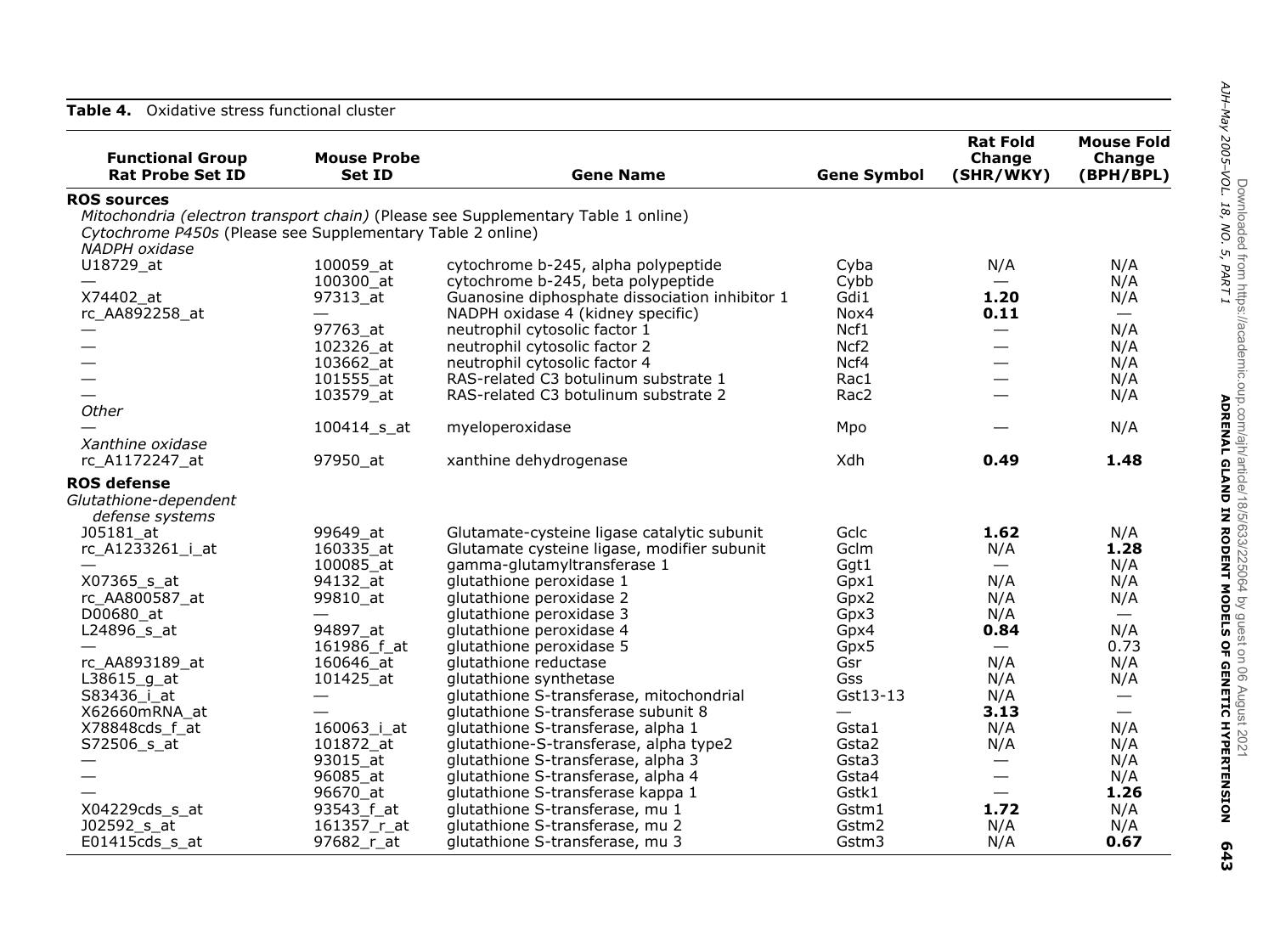| Table 4. (continued)                                 |                                     |                                                                  |                    |                                        |                                          |
|------------------------------------------------------|-------------------------------------|------------------------------------------------------------------|--------------------|----------------------------------------|------------------------------------------|
| <b>Functional Group</b><br><b>Rat Probe Set ID</b>   | <b>Mouse Probe</b><br><b>Set ID</b> | <b>Gene Name</b>                                                 | <b>Gene Symbol</b> | <b>Rat Fold</b><br>Change<br>(SHR/WKY) | <b>Mouse Fold</b><br>Change<br>(BPH/BPL) |
| U86635_g_at                                          | 100629_at                           | glutathione S-transferase, mu 5                                  | Gstm5              | 0.27                                   | 1.19                                     |
|                                                      | 104637 at                           | glutathione S-transferase, mu 6                                  | Gstm6              | $\overline{\phantom{0}}$               | N/A                                      |
| AB008807 at                                          | 97819_at                            | glutathione S-transferase, omega 1                               | Gsto1              | 1.51                                   | 1.28                                     |
| rc_A1012589_s_at                                     |                                     | glutathione-S-transferase, pi 1                                  | Gstp1              | N/A                                    |                                          |
| X02904cds s at                                       | 99583 at                            | glutathione S-transferase, pi 2                                  | Gstp2              | N/A                                    | N/A                                      |
| X67654 at                                            | 95019_at                            | glutathione S-transferase, theta 1                               | Gstt1              | 1.74                                   | N/A                                      |
| D10026 s at                                          | 104603 at                           | glutathione S-transferase, theta 2                               | Gstt2              | 0.61                                   | N/A                                      |
|                                                      | 160350_at                           | glutathione transferase zeta 1<br>(maleylacetoacetate isomerase) | Gstz1              | —                                      | N/A                                      |
| rc A1012802 at                                       | 100042_at                           | hydroxyacyl glutathione hydrolase                                | Hagh               | N/A                                    | N/A                                      |
| J03752_at                                            | 93026 at                            | microsomal glutathione S-transferase 1                           | Mgst1              | 1.22                                   | 0.29                                     |
|                                                      | 104742 at                           | microsomal glutathione S-transferase 2                           | Mgst2              | $\overbrace{\phantom{123331}}$         | 4.15                                     |
|                                                      | 96258_at                            | microsomal glutathione S-transferase 3                           | Mgst3              | $\hspace{0.05cm}$                      | 1.54                                     |
| S73424_s_at<br>Hydrogen peroxide specific<br>defense |                                     | macrophage migration inhibitory factor                           | Mif                | 1.42                                   | $\overline{\phantom{0}}$                 |
| rc_AA926149_g_at<br>Paraoxonase systems              | 161877_f_at                         | Catalase                                                         | Cat                | 1.66                                   | N/A                                      |
| U94856 at                                            | 96895 at                            | paraoxonase 1                                                    | Pon1               | 3.44                                   | 0.55                                     |
|                                                      | 104378 at                           | paraoxonase 2                                                    | Pon <sub>2</sub>   |                                        | N/A                                      |
|                                                      | 93940_at                            | paraoxonase 3                                                    | Pon3               |                                        | N/A                                      |
| Peroxiredoxin systems                                |                                     |                                                                  |                    |                                        |                                          |
| rc A1010083 at                                       | 97758 at                            | peroxiredoxin 1                                                  | Prdx1              | N/A                                    | 0.71                                     |
| U06099 at                                            | 99608_at                            | peroxiredoxin 2                                                  | Prdx2              | N/A                                    | 1.38                                     |
| rc_AA799650_g_at                                     | 96256_at                            | peroxiredoxin 3                                                  | Prdx3              | N/A                                    | 1.40                                     |
|                                                      | 93495 at                            | peroxiredoxin 4                                                  | Prdx4              | $\equiv$                               | 1.35                                     |
| AF014009 at                                          | 100622_at                           | peroxiredoxin 6                                                  | Prdx6              | 1.34                                   | N/A                                      |
| Superoxide specific defense                          |                                     |                                                                  |                    |                                        |                                          |
|                                                      | 103909_at                           | copper chaperone for superoxide dismutase                        | Ccs                |                                        | N/A                                      |
| Y00404_s_at                                          | 100538_at                           | Superoxide dismutase 1                                           | Sod1               | N/A                                    | N/A                                      |
| Y00497_s_at                                          | 96042 at                            | Superoxide dismutase 2                                           | Sod <sub>2</sub>   | N/A                                    | 0.61                                     |
| X68041cds_s_at                                       | 94902_at                            | Superoxide dismutase 3                                           | Sod3               | 0.60                                   | 0.68                                     |
| Thioredoxin systems                                  |                                     |                                                                  |                    |                                        |                                          |
|                                                      | 92807 at                            | thioredoxin 1                                                    | Txn1               |                                        | 1.14                                     |
| U73525_at                                            | 98130 at                            | thioredoxin 2                                                    | Txn2               | 1.26                                   | 1.20                                     |
|                                                      | 160547_s_at                         | thioredoxin interacting protein                                  | Txnip              | $\overline{\phantom{0}}$               | 0.73                                     |
| rc_AA875390_at                                       | $160115$ _at                        | thioredoxin-like (32kD)                                          | Txnl               | 0.25                                   | N/A                                      |
|                                                      | 95696_at                            | thioredoxin-like 2                                               | Txnl2              |                                        | N/A                                      |
| rc AA891286 at                                       | 99985 at                            | thioredoxin reductase 1                                          | Txnrd1             | N/A                                    | N/A                                      |
| AF072865_g_at                                        | 160437_at                           | thioredoxin reductase 2                                          | Txnrd2             | N/A                                    | N/A                                      |
|                                                      | 161043_r_at                         | thioredoxin reductase 3                                          | Txnrd3             | $\qquad \qquad \longleftarrow$         | N/A                                      |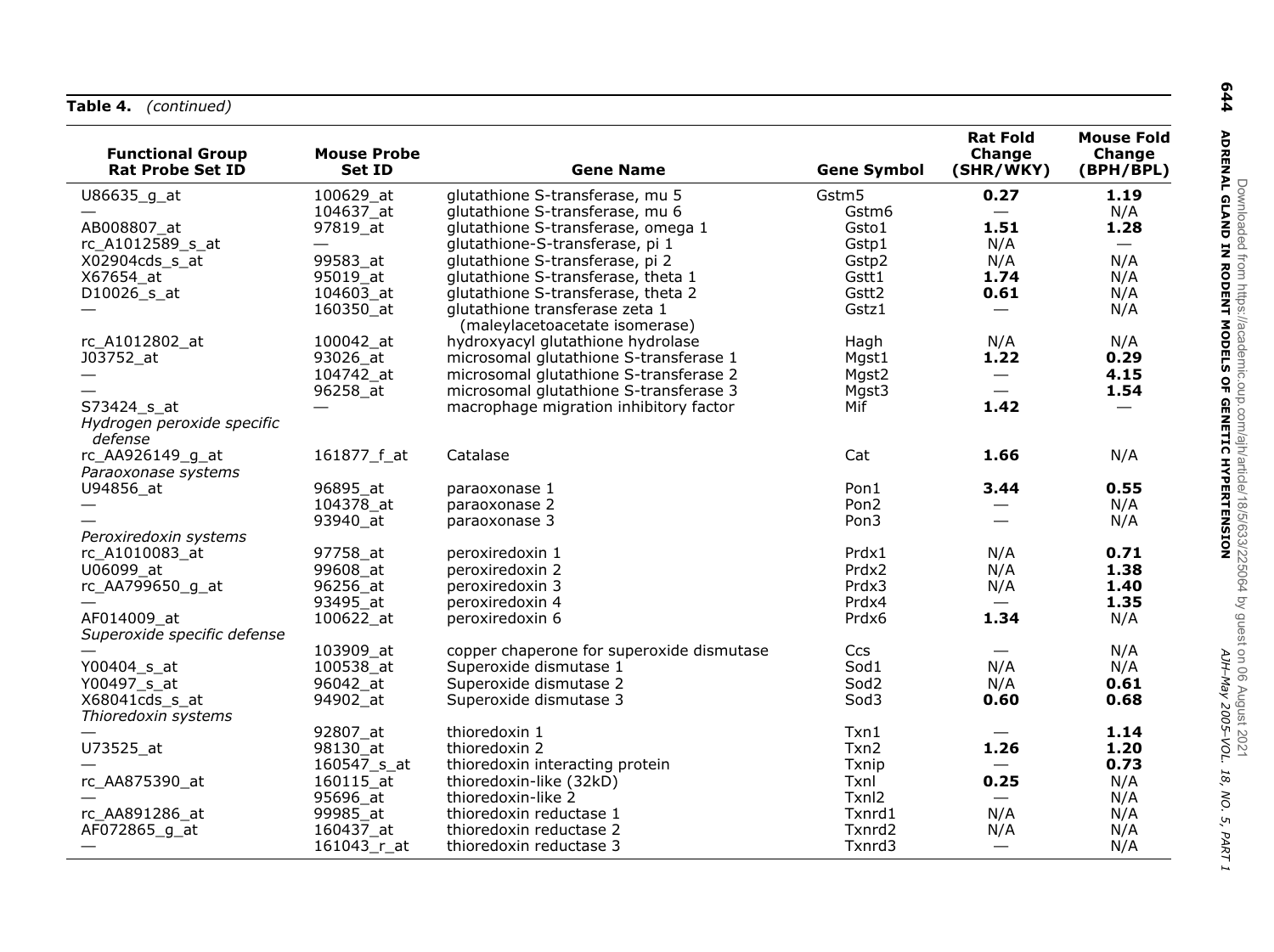| <b>Functional Group</b><br><b>Rat Probe Set ID</b>                           | <b>Mouse Probe</b><br><b>Set ID</b> | <b>Gene Name</b>                                           | <b>Gene Symbol</b> | <b>Rat Fold</b><br>Change<br>(SHR/WKY) | <b>Mouse Fold</b><br>Change<br>(BPH/BPL) |
|------------------------------------------------------------------------------|-------------------------------------|------------------------------------------------------------|--------------------|----------------------------------------|------------------------------------------|
| Transport (export of                                                         |                                     |                                                            |                    |                                        |                                          |
| detoxified ROS from cell)                                                    |                                     |                                                            |                    |                                        |                                          |
| S66618_at                                                                    | 102910_at                           | ATP-binding cassette, sub-family B                         |                    | N/A                                    | 2.12                                     |
|                                                                              |                                     | (MDR/TAP), member 1A                                       | Abcb1a             |                                        |                                          |
|                                                                              | 93414_at                            | ATP-binding cassette, sub-family B                         |                    |                                        | N/A                                      |
|                                                                              |                                     | (MDR/TAP), member 1B                                       | Abcb1b             |                                        |                                          |
|                                                                              | 94733_at                            | ATP-binding cassette, sub-family B                         |                    |                                        | N/A                                      |
| AF106563_s_at                                                                |                                     | (MDR/TAP), member 4<br>ATP-binding cassette, sub-family B  | Abcb4              | N/A                                    |                                          |
|                                                                              |                                     | (MDR/TAP), member 6                                        | Abcb6              |                                        |                                          |
|                                                                              | 103300_at                           | ATP-binding cassette, sub-family B                         |                    |                                        | N/A                                      |
|                                                                              |                                     | (MDR/TAP), member 7                                        | Abcb7              |                                        |                                          |
|                                                                              | 92418_at                            | ATP-binding cassette, sub-family B                         |                    |                                        | 0.73                                     |
|                                                                              |                                     | (MDR/TAP), member 9                                        | Abcb9              |                                        |                                          |
|                                                                              | 104394 at                           | ATP-binding cassette, sub-family B                         |                    |                                        | 0.31                                     |
|                                                                              |                                     | (MDR/TAP), member 10                                       | Abcb10             |                                        |                                          |
| AF010597_s_at                                                                |                                     | ATP-binding cassette, sub-family B                         |                    | N/A                                    | $\overline{\phantom{0}}$                 |
|                                                                              |                                     | (MDR/TAP), member 11                                       | Abcb11             |                                        |                                          |
| X96394_at                                                                    | 99329_at                            | ATP-binding cassette, sub-family C                         |                    | N/A                                    | N/A                                      |
|                                                                              |                                     | (CFTR/MRP), member 1                                       | Abcc1              |                                        |                                          |
| D86086_s_at                                                                  | 95283_at                            | ATP-binding cassette, sub-family C                         |                    | N/A                                    | N/A                                      |
|                                                                              |                                     | (CFTR/MRP), member 2                                       | Abcc2              |                                        |                                          |
| AB010467_s_at                                                                | 103689_at                           | ATP-binding cassette, sub-family C                         |                    | N/A                                    | 1.87                                     |
|                                                                              | 103800_at                           | (CFTR/MRP), member 3<br>ATP-binding cassette, sub-family C | Abcc3              |                                        | N/A                                      |
|                                                                              |                                     | (CFTR/MRP), member 5                                       | Abcc <sub>5</sub>  |                                        |                                          |
| AB010466_s_at                                                                | 93407_at                            | ATP-binding cassette, sub-family C                         |                    | 1.41                                   | N/A                                      |
|                                                                              |                                     | (CFTR/MRP), member 6                                       | Abcc6              |                                        |                                          |
| L40624_at                                                                    | 103274_at                           | ATP-binding cassette, sub-family C                         |                    | N/A                                    | N/A                                      |
|                                                                              |                                     | (CFTR/MRP), member 8                                       | Abcc8              |                                        |                                          |
| D83598_at                                                                    | 97172_s_at                          | ATP-binding cassette, sub-family C                         |                    | N/A                                    | N/A                                      |
|                                                                              |                                     | (CFTR/MRP), member 9                                       | Abcc9              |                                        |                                          |
| Uncoupling proteins                                                          |                                     |                                                            |                    |                                        |                                          |
| X03894 at                                                                    | 99507 at                            | Uncoupling protein 1                                       | Ucp1               | N/A                                    | 0.15                                     |
| AB005143_s_at                                                                | 92792_at                            | Uncoupling protein 2                                       | Ucp2               | 0.38                                   | N/A                                      |
| AF030163_s_at                                                                | 93392_at                            | Uncoupling protein 3                                       | Ucp3               | N/A                                    | 0.29                                     |
| <b>Oxidative stress pathology</b><br>(vasomotor systems)<br>affected by ROS) |                                     |                                                            |                    |                                        |                                          |
| rc_A1179610_at                                                               | $160101$ _at                        | heme oxygenase 1                                           | Hmox1              | 1.70                                   | N/A                                      |
|                                                                              |                                     |                                                            |                    |                                        |                                          |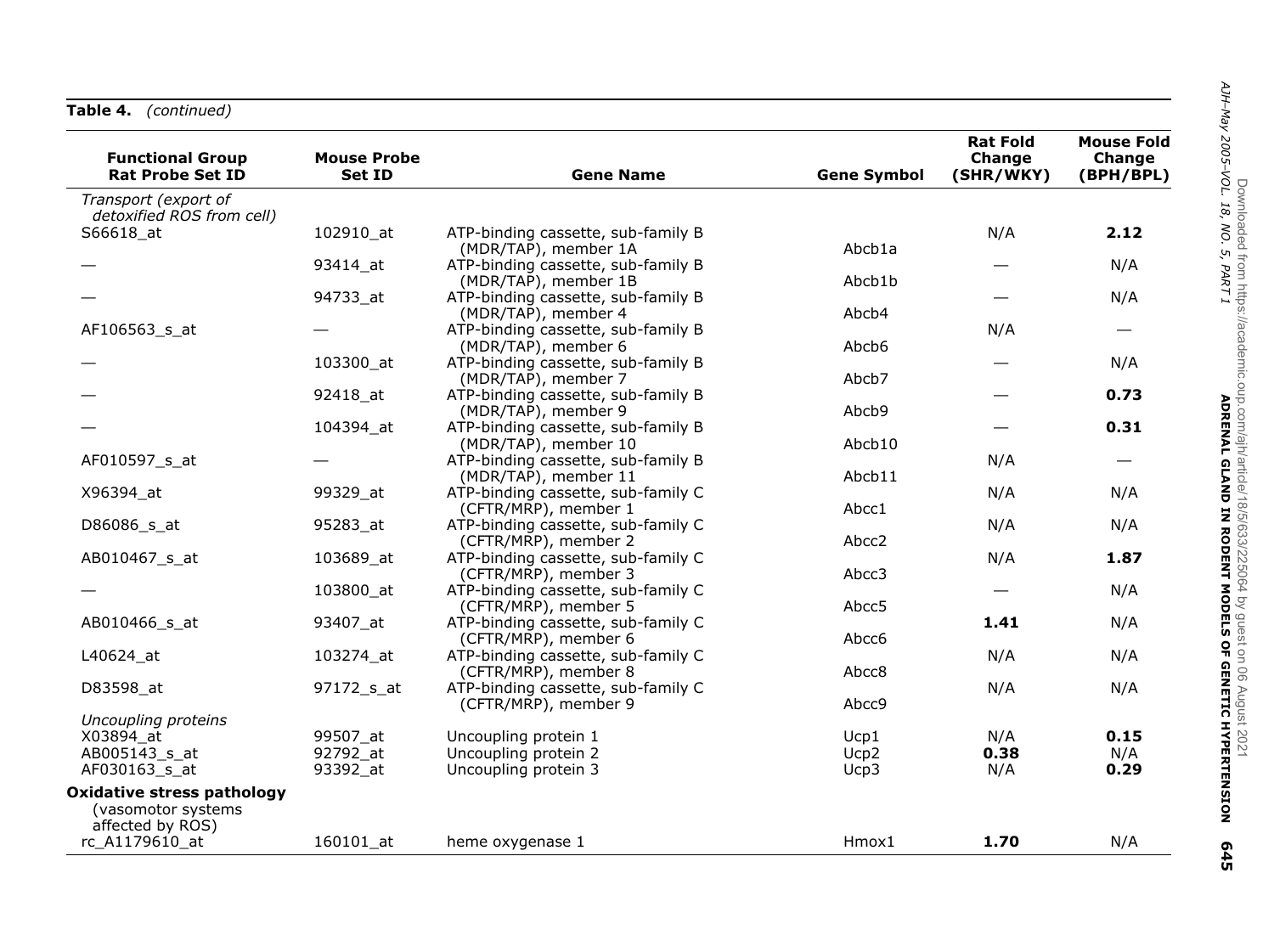|                                      |                              |                                                       |             | Rat Fold            | Mouse Fold          |
|--------------------------------------|------------------------------|-------------------------------------------------------|-------------|---------------------|---------------------|
| Functional Group<br>Rat Probe Set ID | <b>Mouse Probe</b><br>Set ID | Gene Name                                             | Gene Symbol | (SHR/WKY)<br>Change | (BPH/BPL)<br>Change |
| $J05405$ mRNA $\_s\_at$              | $101062$ _at                 | heme oxygenase 2                                      | Hmox2       | $\frac{1}{2}$       | $\frac{1}{2}$       |
| S81433 at                            |                              | heme oxygenase 2 (5' region, alternative<br>splicing) | Hmox2       | 0.29                | I                   |
| AF058787_at                          |                              | heme oxygenase 3                                      |             |                     |                     |
| U67309 at                            | 98365 at                     | nitric oxide synthase 1, neuronal                     | Nos1        | ⋖⋖⋖<br>≥≥≥          |                     |
| D44591 $s$ _at                       | 104420 at                    | nitric oxide synthase 2, inducible                    | Nos2        |                     | ⋖⋖⋖<br>≥≥≥          |
| $\lambda$ J011115_at                 | 94167 at                     | nitric oxide synthase 3, endothelial cell             | Nos3        | $\frac{1}{2}$       |                     |

for the corresponding gene did not exist on the GeneChip. The symbol "N/A" indicates that the fold change is not reported because the gene is not significantly differentially expressed for the Genes listed are functionally involved in oxidative stress. Affymetrix rat and mouse probe IDs (columns 1 and 2), gene name (column 3), gene symbol (column 4), rat fold change (SHR fluorescence/WKY fluorescence) (column 5), and mouse fold change (BPH fluorescence/BPL fluorescence) (column 6), and are shown. The symbol "—" indicates that there is no data because a probe data because a probe set for the corresponding gene did not exist on the GeneChip. The symbol "N/A" indicates that the fold change is not reported because the gene is not significantly differentially expressed for the IS NO Indicates that there fluorescence/WKY fluorescence) (column 5), and mouse fold change (BPH fluorescence/BPL fluorescence) (column 6), and are shown. The symbol type. particular species (ie, rat or mouse) it is listed under. Statistically significant fold changes (*P* .05) are shown in **bold** type. bold  $<$  .05) are shown in significant fold changes (P listed under. Statistically  $\overline{a}$ Ξ mouse)  $\overline{\sigma}$ rat set for the correspond<br>particular species (ie,

as the vesicular monoamine transporters (Vmat1 and Vmat2). The SHR underexpressed Slc18a1 0.49-fold and overexpressed Slc18a2 2.20-fold, but the mouse chip did not have probe sets for Slc18a1 and Slc18a2. Underexpression of Slc18a1, the transporter specifically located in adrenal chromaffin granules, is consistent with a decrease of vesicular catecholamine storage in SHR. Slc18a2 is thought to function primarily in the brain and other noradrenergic neurons. The effect of Slc18a2 overexpression in the adrenal gland of SHR is unclear.

Chromogranins and secretogranins are the major soluble proteins in neurotransmitter and catecholamine secretory vesicles,45,46 and have roles in vesiculogenesis and regulation of catecholamine secretion.<sup>47</sup> The SHR exhibits no differential expression of chromogranin A (Chga) and chromogranin B (Chgb), but 0.67-fold underexpression of secretogranin 2 (Scg2) (Fig. 3). The overexpression of chromogranin A (Chga), chromogranin B (Chgb), and secretogranin 2 (Scg2), 1.53-fold, 1.87-fold, and 2.12-fold (Fig. 3), respectively, in BPH further supports enhanced catecholamine storage in BPH. An increase in catecholamine synthesis would tend to increase the steady-state level of catecholamines, perhaps eventuating in an increase in the number or size of vesicles.

Expression patterns of catecholamine degradation enzymes are inconsistent in SHR but suggest decreased catecholamine degradation in BPH. Catechol-*O*-methyltransferase (Comt), the initial enzyme responsible for catecholamine degradation upon reuptake from the synapse, is overexpressed 37.39-fold in SHR (Fig. 3), which is actually the largest fold change observed in SHR. Such large fold changes may indicate major quantitative or even qualitative gene mutations that could have profound effects in other organs. In contrast, SHR exhibits underexpression of two other enzymes with catecholamine degradation function: monoamine oxidase B (Maob, 0.52 fold underexpressed) and sulfotransferase family 1a, member 1 (Sult1a1, 0.53-fold underexpressed) (Fig. 3). Comt is underexpressed 0.68-fold in BPH (Fig. 3), which may exaggerate the prohypertensive effects of enhanced catecholamine biosynthesis by increasing steady-state levels of catecholamines.

Overall, gene expression patterns suggest that that SHR has depressed catecholamine production and that BPH might suffer from increased catecholamine action. The effect of decreased adrenal catecholamine biosynthetic enzyme transcripts in SHR is not completely understood, but may serve as a compensatory mechanism for high BP. An overproduction of adrenal catecholamines in BPH would likely contribute to BP elevation in the strain. Changes in expression of catecholamine biosynthetic genes, however, could have unpredictable and counterintuitive effects in tissues other than the adrenal gland, such as the brain. Nonetheless, aberrant (albeit discordant) adrenal catecholamine production may underlie hypertensive pathology in both SHR and BPH.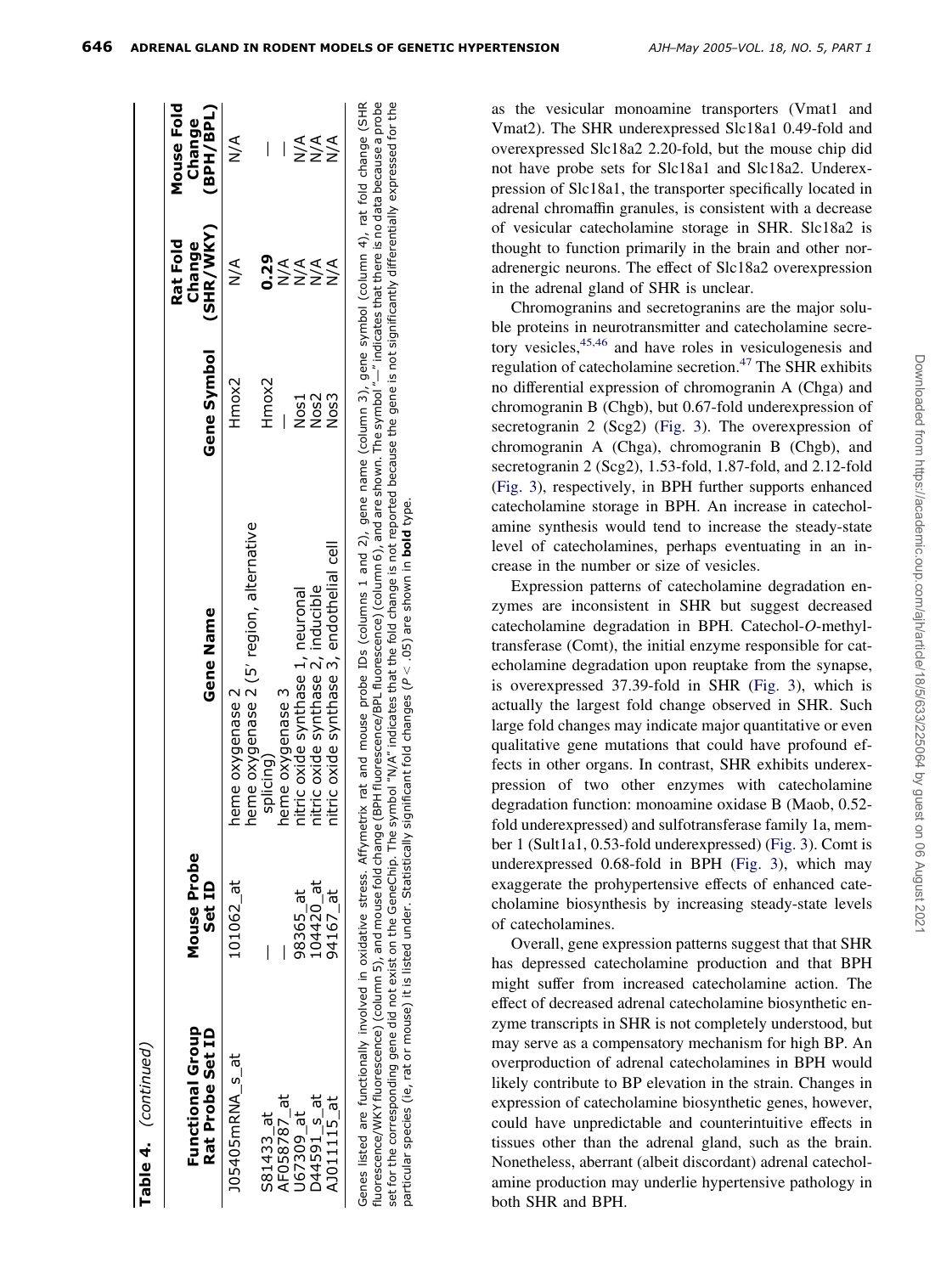

**FIG. 5.** Differences in metabolic gene expression patterns between SHR and BPH. Gene expression of the mitochondrial long chain fatty acid β-oxidation pathway is shown for SHR (A) and BPH (**B**). Red indicates an overexpressed gene, blue indicates an underexpressed gene, white indicates no data (ie, no probe on chip), and gray indicates lack of statistical significance. The bold number listed next to significantly (*P* .05) differentially expressed genes is the fold change (BPH/BPL or SHR/WKY).

#### **Steroid Hormone Biosynthesis/ Degradation and Receptors**

Hypertension in the SHR may be glucocorticoid dependent. $28-32$  A trait that is also observed in human essential hypertensives $33$  but unexplored in BPH. The glucocorticoid dependence of the SHR appears to hinge on an enhanced sensitivity to rather than an increase in circulating levels of the hormone, with an enhanced level of glucocorticoid receptors in peripheral tissue.<sup>34</sup> We examined adrenal steroid hormone biosynthetic pathways in SHR and BPH for glucocorticoid abnormalities (Fig. 4). The steroid hormone pathways we investigated are based on human metabolism because steroid synthesis pathways in rodents are not as well understood as in humans. A crucial distinction to make for this discussion is that the most abundant active glucocorticoid is corticosterone in rodents and cortisol in humans.

An important observation in the steroid synthesis by SHR is underexpression of cytochrome P450, subfamily 11, polypeptide 2 (Cyp11b2) (commonly known as aldosterone synthase) 0.57-fold (Fig. 4). Cyp11b2 converts corticosterone (the primary glucocorticoid) to aldosterone (the primary mineralocorticoid). Underexpression of Cyp11b2 could lead to corticosterone excess or aldosterone deficiency. Furthermore, the mineralocorticoid receptor (Nr3c2) can bind both glucocorticoids and mineralocorticoids. Receptor-binding specificity is conferred by hydroxysteroid dehydrogenase 11  $\beta$  2 (Hsd11b2), the enzyme that protects the receptor from glucocorticoid activation by degrading glucocorticoids to inactive metabolites.<sup>48</sup> In what may be a compensatory mechanism for excess glucocorticoid activity, the SHR overexpressed the gene coding for Hsd11b2 by 1.40-fold.

Patterns of expression of SHR steroid degradation enzymes suggest an increase in progesterone catabolism. Aldo-keto reductase family 1, member c1 (Akr1c1) and aldo-keto reductase family 1, member c2 (Akr1c2) code for enzymes that specifically degrade progesterone<sup>49–51</sup> (Akr1c2 can also degrade androstenedione and dihydrotestosterone), and are overexpressed in SHR 15.23-fold (the second largest fold change in SHR) and 3.50-fold, respectively. The large increase in expression of progesterone degradation enzymes has at least three possible implications for glucocorticoid activity in SHR. 1) Because progesterone is a precursor of corticosterone, degradation of progesterone may be a compensatory mechanism to reduce excessive glucocorticoid levels or activity, a theory supported by enhanced Hsd11b2 activity and decreased Cyp11b2 activity; 2) progesterone has been shown to have anti-glucocorticoid effects in vitro<sup>52,53</sup> and in vivo<sup>54</sup>; mutations that lead to abnormally high rates of progesterone degradation could be a facet of the enhanced sensitivity of SHR to glucocorticoids; and 3) previous studies have shown that progesterone can bind to the glucocorticoid receptor with high affinity in vitro, and induce nuclear translocation and binding of the receptor complex.<sup>55</sup> If, in the SHR, progesterone exerts a higher than normal proportion of its genomic actions through the glucocorticoid receptor, we may predict overactivity of glucocorticoid receptor signaling in effector tissues. Interestingly, we have previously observed overexpression of the glucocorticoid receptor in the microcirculation of the SHR.<sup>34</sup>

#### **Oxidative Stress**

Glucocorticoids are also implicated in hypertension as a trigger of increased reactive oxygen species (ROS) and therefore oxidative stress. Increased levels of ROS are detectable in the circulation in both human<sup>56,57</sup> and rodent hypertension,  $58-61$  and glucocorticoids can induce expression of xanthine oxidase (a source of superoxide) in the kidney<sup>62</sup> and increase oxidative stress in the microvasculature.<sup>63</sup> At this point, the specific role of glucocorticoids in production of ROS is unclear, but strong evidence is emerging in support of oxidative stress as a pathologic mechanism of microvascular damage and end-organ injury in hypertension.<sup>35</sup> The oxidative stress observed in hypertensives can be attributable to an increase in ROS production, a decrease in ROS scavenging, or a combination of both.

**ROS Production** Under normal conditions, the most abundant source of ROS within cells is the electron transfer processes of the mitochondria.<sup>64</sup> Other ROS sources include the cytochrome P450 electron transferring enzyme systems,<sup>65,66</sup> as well as xanthine oxidase and NADPH oxidase, two important superoxide-producing enzyme systems<sup>67–69</sup> implicated in hypertension,<sup>70–76</sup> which are expressed in almost all cells of the microcirculation.<sup>77</sup>

The SHR and BPH show global perturbations in expression of the electron transport chain of the mitochon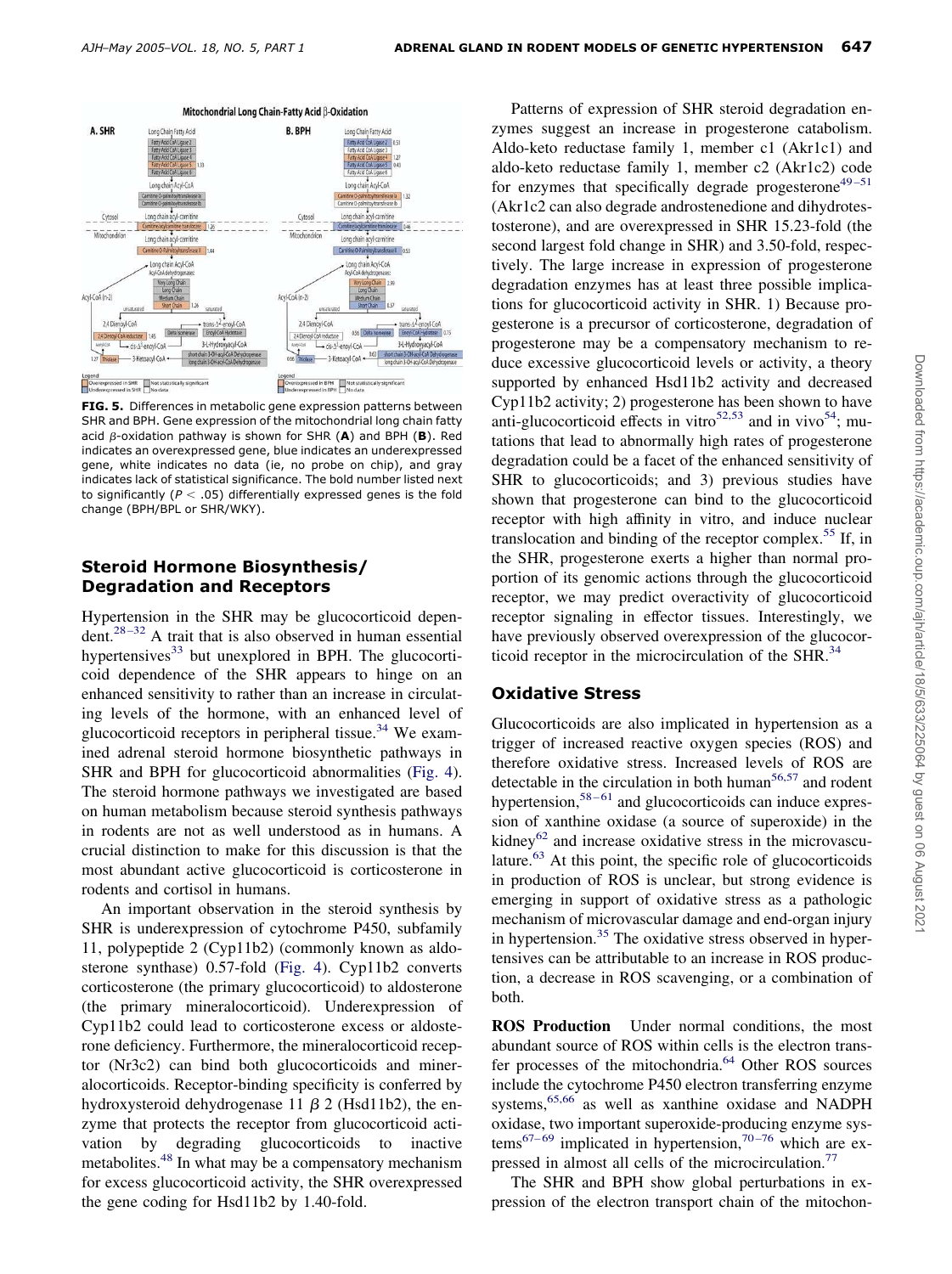dria (Supplementary Table 1), an observation discussed later (see subheading Intermediary Metabolism) that is perhaps more relevant to intermediary metabolic function than to production of ROS. Twenty-two cytochrome P450 genes are differentially expressed in SHR and BPH: some genes are upregulated and some downregulated (Supplementary Table 2). Analysis of expression of these cytochrome P450 genes at the transcript level does not provide strong evidence for or against the role of the genes in ROS production.

The NADPH oxidase system is best known for its role in superoxide production as part of the bactericidal mechanism of neutrophils and other phagocytic cells. Recent evidence has shown that NADPH oxidase activity mediates endothelial dysfunction in hypertension<sup>70</sup> and that the enzyme activity is elevated in the kidney of hypertensives.<sup>72</sup> Proteins of the NADPH oxidase complex are coded for by seven genes: Cyba, Cybb, Ncf1, Ncf2, Ncf4, Rac1 (in macrophages), and Rac2 (in neutrophils). Genes of the NADPH oxidase system are not differentially expressed in either SHR or BPH, but many of the genes are not represented on the rat microarray (Table 4).

Xanthine oxidase, coded by the gene xanthine dehydrogenase (Xdh), is a source of superoxide, and elevated activity of the enzyme is implicated in hypertension.<sup>74-76</sup> Endothelial cells of the microvasculature, but not those in larger vessels, are a major source of xanthine oxidase in the body.<sup>78</sup> The SHR underexpressed Xdh 0.49-fold, whereas BPH overexpressed Xdh 1.48-fold. If the majority of the Xdh activity occurs within the endothelial cells of the microvasculature; homogenates of the entire adrenal glands may not be ideal for measuring xanthine oxidase activity. Nonetheless, our data suggest opposing roles of xanthine oxidase as a source of oxidative stress in SHR and BPH.

**ROS Scavenging** Defense against ROS includes a multitude of enzymes: catalase (Cat), which specifically attacks hydrogen peroxide  $(H_2O_2)$ , superoxide dismutase (Sod), which targets superoxide  $(O_2^-)$ , and the glutathione, paraoxonase, peroxiredoxin, and thioredoxin defense systems that protect against a variety of ROS. A consistent pattern of overexpression or underexpression does not exist in the ROS defense systems of SHR and BPH, as some of the genes are upregulated and others are downregulated (Table 4). The global perturbations in the ROS enzyme defense systems do, however, suggest that the adrenal glands of both SHR and BPH are subjected to enhanced oxidative stress. Previous studies suggest that hypertensive organisms may suffer from an impaired ability to scavenge ROS and thus protect against increases in oxidative stress. The SHR, for example, has reduced mRNA levels as well as reduced enzyme activity of superoxide dismutase (Sod) in many but not all tissues. $37-43$ Superoxide dismutase 3 (Sod3) is one of the orthologous genes commonly underexpressed in both SHR (0.60-fold) and BPH (0.68-fold), and may thus be the source of a fundamental defect of hypertensives to effectively scavenge ROS.

**Export of Detoxified ROS From Cell** Reactive oxygen species that are detoxified by the cellular defense mechanisms are exported from the cell through a variety of transport proteins, such as the multidrug resistance proteins, also known as the ATP-binding cassettes. Neither the SHR nor the BPH show consistent patterns of differential expression of the ATP-binding cassette genes.

Although vasoconstriction (with increased arteriolar tone) does increase BP, an increase in arterial pressure per se may not be entirely sufficient to account for the vascular lesions and end-organ injury observed in hypertension.<sup>35</sup> The observation of global perturbations (Table 4) in gene expression patterns of the oxidative stress defense systems in two independent models of human essential hypertension (ie, SHR and BPH) further suggests that oxidative stress is a common mammalian mechanism activated in hereditary hypertension, and likely contributes to vascular and end-organ injury in this setting. Investigation into such heretofore unexplained links between ROS, glucocorticoids, and microvascular damage is likely to provide novel insights into both the pathogenesis and consequences of hypertension.

#### **Intermediary Metabolism**

Hypertension in humans is often observed as part of a condition known as the cardiovascular dysmetabolic syndrome, or syndrome X. In addition to increased BP, the metabolic syndrome is characterized by a variety of risk factors, such as central obesity, dyslipidemia, dysglycemia, insulin resistance, and elevated levels of the circulating inflammatory mediator C-reactive protein, which are risk factors for cardiovascular disease and type 2 diabetes. We investigated intermediary metabolism transcripts of the SHR and BPH and observed widespread derangements in metabolic gene expression patterns (Fig. 5, Supplementary Tables 1 and 3), suggesting that the SHR and BPH strains sustain rather global metabolic abnormalities in addition to increased BP. In fact, abnormalities of the intermediary metabolism of the SHR are well known<sup>21</sup> and the strain also serves as a model of the metabolic syndrome. The metabolism of BPH has yet to be investigated in great detail.

The SHR shows derangements in expression of genes involved in fatty acid degradation and synthesis, gluconeogenesis, glycolysis, and the tricarboxylic acid (TCA) cycle (Supplementary Tables 1 and 3). Genes involved in the electron transport chain, fatty acid degradation and synthesis, glycolysis, gluconeogensis, and the TCA cycle are almost globally underexpressed in BPH (Supplementary Tables 1 and 3). In general, the entire gene network of the intermediary metabolism of the BPH is underexpressed, whereas the gene network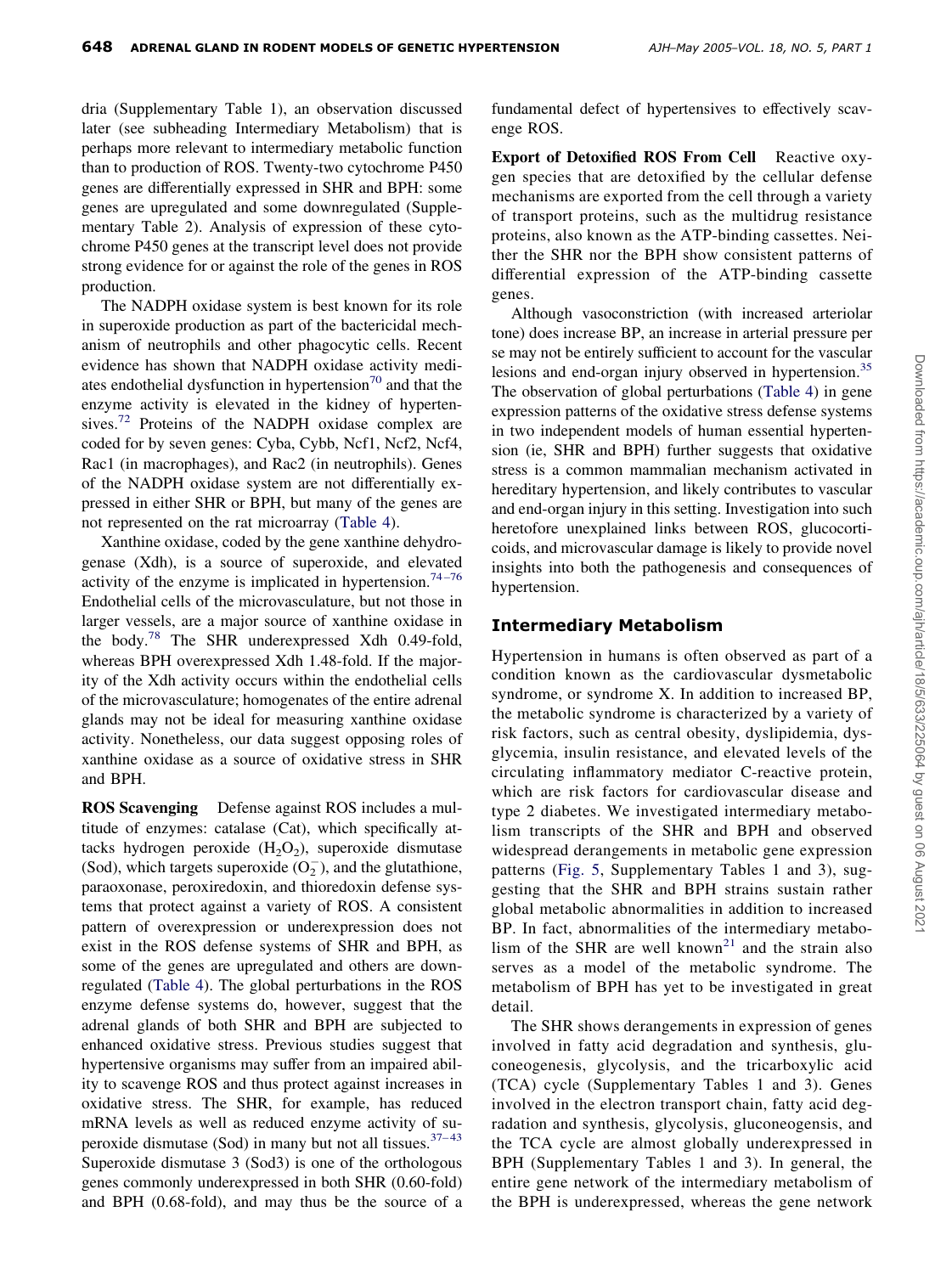of the SHR is globally differentially expressed, but not uniform in direction of expression. The very different perturbation patterns in intermediary metabolism of SHR and BPH suggest that, although each strain suffers from metabolic abnormalities, the mouse BPH strain has sustained a more unidirectional alteration of such functions.

Because the SHR and BPH models of human hypertension are oligogenic, involving about three to five major loci cosegregating with  $BP$ ,  $^{24-26}$  the widespread metabolic transcript changes we observed are likely to be downstream effects resulting from a few primary genetic causes. A candidate for one of these primary genetic defects is 3-hydroxy-3-methylglutaryl-coenzyme A reductase, an ortholog overexpressed in common by the SHR and BPH (Hmgcr; Table 2). Hmgcr is the rate-limiting enzyme in cholesterol biosythesis and also the target of the statin drugs in dyslipidemic humans.<sup>27</sup> Alterations in expression of this crucial "bottleneck" enzyme could serve as a primary genetic defect that disrupts many facets of the intermediary metabolism of SHR and BPH. In that case, then, the metabolic differential gene expression patterns in SHR and BPH might reflect the ways in which the two organisms respond to the same primary stress.

A previous study by Aitman et  $al<sup>21</sup>$  marshaled data from transcript expression microarrays, congenic strain mapping, and radiation hybrid mapping to identify a mutation in the Cd36 gene, a fatty acid transporter, that may account for one of the defective glucose and fatty acid metabolism, hypertriglyceridemia, and hypertension quantitative trait loci (QTLs) on SHR chromosome 4. A genomic deletion event is thought to result in a chimeric Cd36 gene that encodes a dysfunctional protein undetectable in SHR adipocyte plasma membranes.<sup>21</sup> The global gene expression derangements that we observe in the SHR metabolism might, in part, result from this primary defect in Cd36, and the defect could also partially explain the differences we observe in metabolic expression patterns between SHR and BPH. It is unknown whether the BPH genome contains a defective copy of the Cd36 gene. Another study<sup>79</sup> showed that the Cd36 mutation is not present in the original SHR colony developed by Okamoto in Japan, indicating that the mutation did not play a role in the selection for high BP in the SHR, nor the insulin resistance observed in the original stock. The SHR strain we used<sup>18</sup> did harbor the Cd36 mutation.

The fact that the SHR and BPH animals suffer from metabolic maladies although the two strains were selected solely on the basis of BP indicates a clear, yet unresolved link between metabolic abnormalities and increases in BP. The question is unresolved as to whether metabolic abnormalities arise from or contribute to the BP elevation in the hypertensive strain.

# **Conclusion**

The SHR rat strain and BPH mouse strain are two independent genetic models of human essential hypertension. Because a diverse set of potential mechanisms can lead to development of hypertension in humans, it is unlikely a priori that elevation of BP in the SHR and BPH results from precisely the same mechanisms. The question arises then as to which hypertensive rodent strain is more appropriate as a model of human essential hypertension.

The SHR and BPH strains have each reached more than 50 generations of inbreeding and, in the case of the SHR, different stocks of the strain exist in institutions throughout the world. The existence of multiple colonies and such extensive inbreeding may lead to mutations that did not contribute to the hypertensive phenotype during the selection process. At least one such mutation exists in SHR. A mutation in the Cd36 gene of the SHR leads to undetectable protein levels of the transcribed gene and has been proposed as a cause of insulin resistance, defective fatty acid metabolism, and hypertriglyceridemia in the  $SHR$ ,<sup>21</sup> yet the mutation does not exist in all substrains of SHR, including the original stock developed in Japan.<sup>79</sup> Mutations in Cd36 have not been well investigated in BPH; Cd36 mRNA is well expressed in the BPH (Supplementary Table 3).

We found 1217 genes differentially expressed in SHR (13.9% of the microarray) and 2108 genes differentially expressed in BPH (16.9% of the microarray), yet genetic analyses have estimated that only about three major loci contribute to hypertension in SHR,  $^{24,25}$  whereas about four or five major loci contribute to hypertension in BPH.<sup>26</sup> Clearly, then, much if not most of the differential gene expression observed here must be secondary to or compensating for a much smaller number of primary genetic defects. It is also likely that a subset of differentially expressed genes exists that results from polymorphisms or interspecies and interstrain differences unrelated to hypertension. Our current technique cannot distinguish between differentially expressed genes resulting from hypertension and those resulting from interspecies and interstrain differences not related to hypertension. Furthermore, the microarrays we used contain probe sets for only several thousand genes each and therefore provide limited views of the rat and mouse genomes, which likely harbor up to  $\sim$ 25,000 genes each (estimate from the Ensembl project, www.ensembl.org). Microarray analyses of the entire rat and mouse genomes would likely produce hundreds if not thousands of additional differentially expressed genes.

Because the SHR exhibits several phenotypes of the metabolic syndrome and the BPH may also suffer from similar metabolic abnormalities, altered gene expression in the SHR and BPH may be affected by or causative of metabolic abnormalities in addition to hypertension. The vast number of differentially expressed genes and the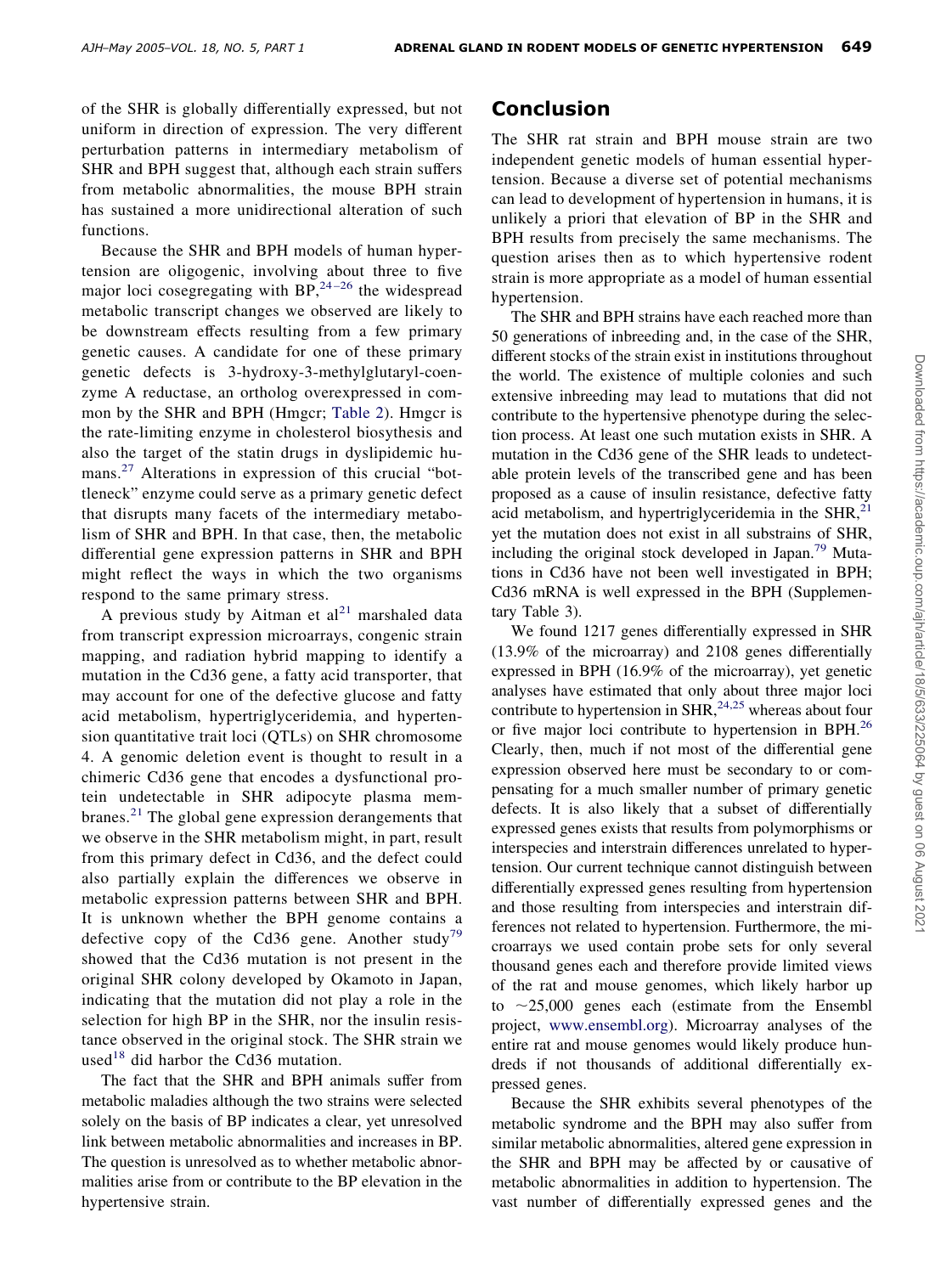presence of other associated or confounding phenotypes clearly make it difficult to identify the primary genetic defects in hypertension, based solely on microarray studies. The small number of genes that cause hypertension in SHR and BPH may or may not lie in our dataset of differentially expressed genes, depending on whether the underlying mutations confer quantitative or qualitative changes in gene expression. Nonetheless, our strategy to compare differentially, commonly expressed orthologs may be key to determining shared, fundamental gene expression mechanisms across mammalian species, and, therefore, may be particularly relevant to the study of human essential hypertension.

Our dataset of differentially expressed orthologs unshared in  $\sim$ 90% of cases by SHR and BPH (Table 1) shows that the same selection paradigm in two different inbred, homozygous rodent species creates patterns of gene expression that are fundamentally and quantitatively different. If such differences exist even among homogeneous rodent strains, the genetic determinants of human hypertension may be even more complex and daunting than we imagined.

We present a set of orthologous differentially expressed genes in the rat and mouse,  $\sim$  10% of which that may serve as common genetic contributors or responses to hypertension in mammalian species (Tables 2 and 3). Even this limited subset of shared orthologs spanned a diverse range of biological processes, reinforcing the picture of biological complexity in genetic models of hypertension (Fig. 2). Further investigation into this set of shared orthologous genes would be required to elucidate whether they are centrally involved in the development of hypertension in the rat SHR and mouse BPH strains.

We also present patterns of gene expression data that implicate several systems in the pathology of hypertension in the SHR and BPH strains: adrenal catecholamine synthesis appears depressed in SHR and enhanced in BPH (Fig. 3); abnormalities in glucocorticoid synthesis and progesterone catabolism provide clues to the unresolved glucocorticoid dependence of hypertension in the SHR strain (Fig. 4); global perturbations in the ROS defense systems in both SHR and BPH suggest that oxidative stress is a common mechanism for vascular and end-organ damage in hypertension (Table 4); and global differential gene expression patterns of the intermediary metabolism of SHR and BPH suggest that both strains suffer from metabolic abnormalities that may differ mechanistically (Fig. 5). Further investigation into our observations may provide novel clues to genetic mechanisms of hypertension in the SHR and BPH strains, and help pinpoint common mechanisms conserved across mammalian species.

# **Acknowledgments**

We appreciate the assistance of the University of California San Diego Veterans Medical Research Foundation and Center for AIDS Research Genomics Core for performing the real-time PCR experiments, and the University of California San Diego Veterans Medical Research Foundation Microarray Center for performing the GeneChip experiments. The metabolic pathway diagrams were adapted from GenMAPP 1.0 software. Dr. Gunther Schlager developed the mouse BPH and BPL strains, while Dr. Morton Printz provided the rat SHR and WKY tissues.

# **References**

- 1. O'Connor DT, Insel PA, Ziegler MG, Hook VY, Smith DW, Hamilton BA, Taylor PW, Parmer RJ: Heredity and the autonomic nervous system in human hypertension. Curr Hypertens Rep 2000;  $2:16 - 22.$
- 2. Groop L, Orho-Melander M: The dysmetabolic syndrome. J Intern Med 2001;250:105–120.
- 3. Fries RS, Mahboubi P, Mahapatra NR, Mahata SK, Schork NJ, Schmid-Schoenbein GW, O'Connor DT: Neuroendocrine transcriptome in genetic hypertension: multiple changes in diverse adrenal physiological systems. Hypertension 2004;43:1301–1311.
- 4. Lin ZH, Fukuda N, Jin XQ, Yao EH, Ueno T, Endo M, Saito S, Matsumoto K, Mugishima H: Complement 3 is involved in the synthetic phenotype and exaggerated growth of vascular smooth muscle cells from spontaneously hypertensive rats. Hypertension 2004;44:42– 47.
- 5. Okuda T, Sumiya T, Iwai N, Miyata T: Pyridoxine 5'-phosphate oxidase is a candidate gene responsible for hypertension in Dahl-S rats. Biochem Biophys Res Commun 2004;313:647– 653.
- 6. McBride MW, Carr FJ, Graham D, Anderson NH, Clark JS, Lee WK, Charchar FJ, Brosnan MJ, Dominiczak AF: Microarray analysis of rat chromosome 2 congenic strains. Hypertension 2003;41: 847– 853.
- 7. Okuda T, Sumiya T, Iwai N, Miyata T: Difference of gene expression profiles in spontaneous hypertensive rats and Wistar-Kyoto rats from two sources. Biochem Biophys Res Commun 2002;296:537– 543.
- 8. Hu WY, Fukuda N, Kanmatsuse K: Growth characteristics, angiotensin II generation, and microarray-determined gene expression in vascular smooth muscle cells from young spontaneously hypertensive rats. J Hypertens 2002;20:1323–1333.
- 9. Okuda T, Sumiya T, Mizutani K, Tago N, Miyata T, Tanabe T, Kato H, Katsuya T, Higaki J, Ogihara T, Tsujita Y, Iwai N, Muzutani K: Analyses of differential gene expression in genetic hypertensive rats by microarray. Hypertens Res 2002;25:249 –255.
- 10. Okamoto K, Aoki K: Development of a strain of spontaneously hypertensive rats. Japan Circ J 1963;27:282–293.
- 11. Kurtz TW, Morris RC Jr: Biological variability in Wistar-Kyoto rats. Implications for research with the spontaneously hypertensive rat. Hypertension 1987;10:127–131.
- 12. Iritani N, Fukuda E, Nara Y, Yamori Y: Lipid metabolism in spontaneously hypertensive rats (SHR). Atherosclerosis 1977;28: 217–222.
- 13. Reaven GM, Chang H, Hoffman BB, Azhar S: Resistance to insulinstimulated glucose uptake in adipocytes isolated from spontaneously hypertensive rats. Diabetes 1989;38:1155–1160.
- 14. Rao RH: Insulin resistance in spontaneously hypertensive rats. Difference in interpretation based on insulin infusion rate or on plasma insulin in glucose clamp studies. Diabetes 1993;42:1364 – 1371.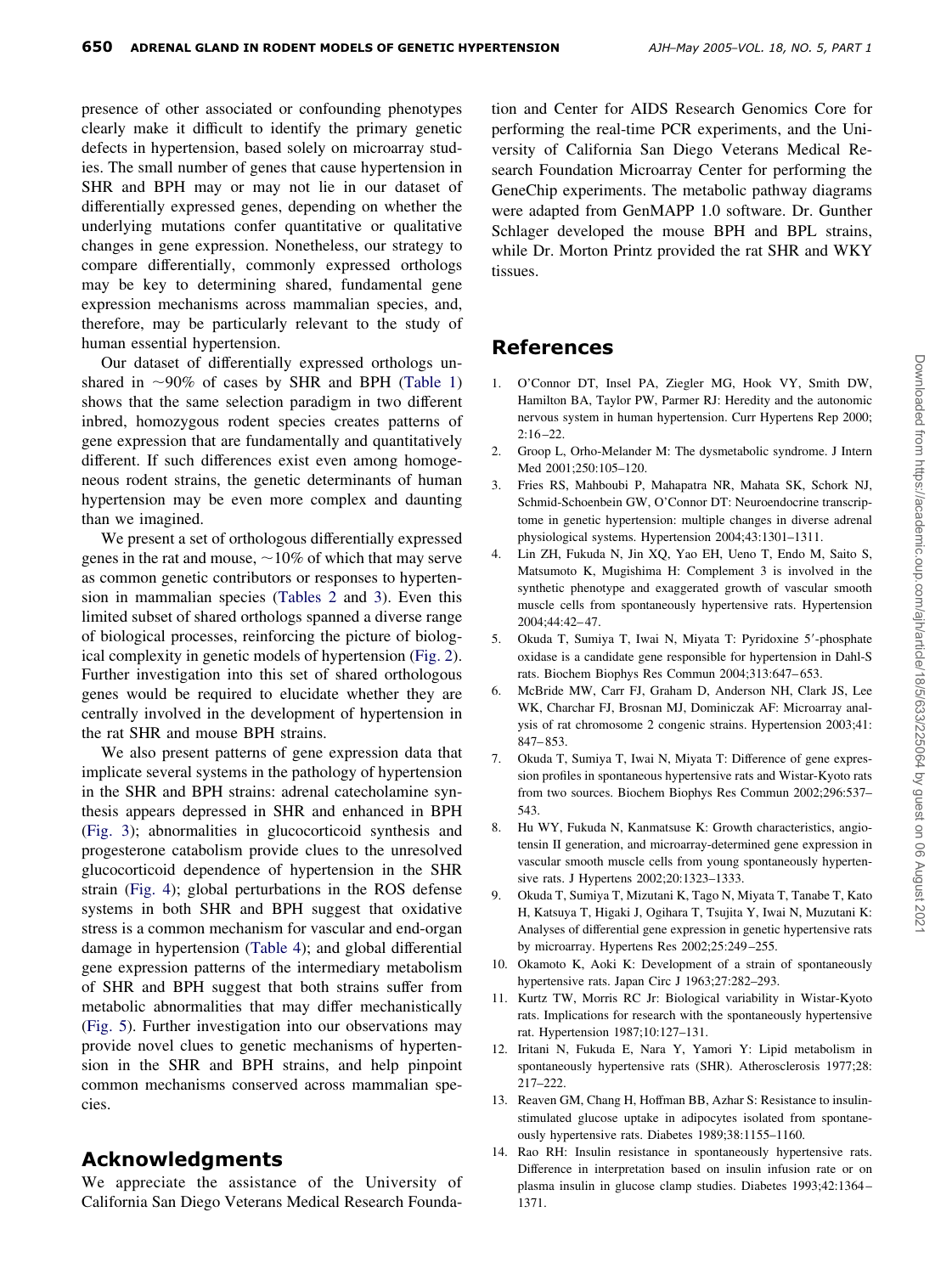- 15. Aitman TJ, Gotoda T, Evans AL, Imrie H, Heath KE, Trembling PM, Truman H, Wallace CA, Rahman A, Dore C, Flint J, Kren V, Zidek V, Kurtz TW, Pravenec M, Scott J: Quantitative trait loci for cellular defects in glucose and fatty acid metabolism in hypertensive rats. Nat Genet 1997;16:197–201.
- 16. Schlager G: Selection for blood pressure levels in mice. Genetics 1974;76:537–549.
- 17. Schlager G, Sides J: Characterization of hypertensive and hypotensive inbred strains of mice. Lab Anim Sci 1997;47:288 –292.
- 18. Khan IM, Printz MP, Yaksh TL, Taylor P: Augmented responses to intrathecal nicotinic agonists in spontaneous hypertension. Hypertension 1994;24:611-619.
- 19. Lozinskaya IM, Cox RH: Effects of age on  $Ca^{2+}$  currents in small mesenteric artery myocytes from Wistar-Kyoto and spontaneously hypertensive rats. Hypertension 1997;29:1329-1336.
- 20. Wong C, Mahapatra NR, Chitbangonsyn S, Mahboubi P, Mahata M, Mahata SK, O'Connor DT: The angiotensin II receptor (Agtr1a): functional regulatory polymorphisms in a locus genetically linked to blood pressure variation in the mouse. Physiol Genomics 2003; 14:83–93.
- 21. Aitman TJ, Glazier AM, Wallace CA, Cooper LD, Norsworthy PJ, Wahid FN, Al-Majali KM, Trembling PM, Mann CJ, Shoulders CC, Graf D, St Lezin E, Kurtz TW, Kren V, Pravenec M, Ibrahimi A, Abumrad NA, Stanton LW, Scott J: Identification of Cd36 (Fat) as an insulin-resistance gene causing defective fatty acid and glucose metabolism in hypertensive rats. Nat Genet 1999;21:76 – 83.
- 22. Mahata SK, Mahapatra NR, Mahata M, Wang TC, Kennedy BP, Ziegler MG, O'Connor DT: Catecholamine secretory vesicle stimulus-transcription coupling in vivo. Demonstration by a novel transgenic promoter/photoprotein reporter and inhibition of secretion and transcription by the chromogranin A fragment catestatin. J Biol Chem 2003;278:32058 –32067.
- 23. Baldi P, Long AD: A Bayesian framework for the analysis of microarray expression data: regularized t -test and statistical inferences of gene changes. Bioinformatics 2001;17:509 –519.
- 24. Tanase H, Suzuki Y, Ooshima A, Yamori Y, Okamoto K: Genetic analysis of blood pressure in spontaneously hypertensive rats. Jpn Circ J 1970;34:1197–1212.
- 25. Yen TT, Yu PL, Roeder H, Willard PW: A genetic study of hypertension in Okamoto-Aoki spontaneously hypertensive rats. Heredity 1974;33:309 –316.
- 26. Schlager G: Biometrical genetic analysis of blood pressure level in the genetically hypertensive mouse. Clin Exp Hypertens 1994;16: 809 – 824.
- 27. Istvan ES, Deisenhofer J: Structural mechanism for statin inhibition of HMG-CoA reductase. Science 2001;292:1160 –1164.
- 28. Ardekani AM, Walker SJ, Donohue SJ, Stitzel RE, Connors JM, Vrana KE: Adrenocorticotropin and corticosterone levels in preweanling spontaneously hypertensive rats. Life Sci 1989;44:919 – 925.
- 29. Hashimoto K, Makino S, Hirasawa R, Takao T, Sugawara M, Murakami K, Ono K, Ota Z: Abnormalities in the hypothalamopituitary-adrenal axis in spontaneously hypertensive rats during development of hypertension. Endocrinology 1989;125:1161–1167.
- 30. Aoki K: Experimental studies on the relationship between endocrine organs and hypertension in spontaneously hypertensive rats. I. Effects of hypophysectomy, adrenalectomy, thyroidectomy, nephrectomy and sympathectomy on blood pressure. Jpn Heart J 1963;186: 443– 461.
- 31. Lim HH, DeLano FA, Schmid-Schonbein GW: Life and death cell labeling in the microcirculation of the spontaneously hypertensive rat. J Vasc Res 2001;38:228 –236.
- 32. Suzuki H, Zweifach BW, Forrest MJ, Schmid-Schonbein GW: Modification of leukocyte adhesion in spontaneously hypertensive rats by adrenal corticosteroids. J Leukoc Biol 1995;57:20 –26.
- 33. Walker BR, Best R, Shackleton CH, Padfield PL, Edwards CR: Increased vasoconstrictor sensitivity to glucocorticoids in essential hypertension. Hypertension 1996;27:190-196.
- 34. DeLano FA, Schmid-Schonbein GW: Enhancement of glucocorticoid and mineralocorticoid receptor density in the microcirculation of the spontaneously hypertensive rat. Microcirculation 2004;11:69 –78.
- 35. Suematsu M, Suzuki H, Delano FA, Schmid-Schonbein GW: The inflammatory aspect of the microcirculation in hypertension: oxidative stress, leukocytes/endothelial interaction, apoptosis. Microcirculation 2002;9:259 –276.
- 36. Hamet P: Abnormal hsp70 gene expression: its potential key role in metabolic defects in hypertension. Clin Exp Pharmacol Physiol Suppl 1992;20:53–59.
- 37. Chan P, Liao SS, Hsu CT, Lee YS, Tomlinson B, Kuo JS, Cheng JT: Superoxide dismutase gene expression and activity in the brain of spontaneously hypertensive rats and normotensive rats. Chin Med J (Engl) 1999;112:1119 –1124.
- 38. Ito H, Torii M, Suzuki T: Decreased superoxide dismutase activity and increased superoxide anion production in cardiac hypertrophy of spontaneously hypertensive rats. Clin Exp Hypertens 1995;17: 803– 816.
- 39. Kimoto S, Nishida S, Funasaka K, Nakano T, Teramoto K, Tomura TT: Regional distribution of superoxide dismutase in the brain and myocardium of the stroke-prone spontaneously hypertensive rat. Clin Exp Pharmacol Physiol Suppl 1995;22:S160 –S161.
- 40. Kimoto-Kinoshita S, Nishida S, Tomura TT: Age-related change of antioxidant capacities in the cerebral cortex and hippocampus of stroke-prone spontaneously hypertensive rats. Neurosci Lett 1999; 273:41– 44.
- 41. Tokoro T, Ito H, Suzuki T: Alterations in mitochondrial DNA and enzyme activities in hypertrophied myocardium of stroke-prone SHRS. Clin Exp Hypertens 1996;18:595– 606.
- 42. Wu R, Millette E, Wu L, de Champlain J: Enhanced superoxide anion formation in vascular tissues from spontaneously hypertensive and desoxycorticosterone acetate-salt hypertensive rats. J Hypertens 2001;19:741–748.
- 43. Yuan YV, Kitts DD, Godin DV: Heart and red blood cell antioxidant status and plasma lipid levels in the spontaneously hypertensive and normotensive Wistar-Kyoto rat. Can J Physiol Pharmacol 1996; 74:290 –297.
- 44. O'Connor DT, Takiyyuddin MA, Printz MP, Dinh TQ, Barbosa JA, Rozansky DJ, Mahata SK, Wu H, Kennedy BP, Ziegler MG, Wright FA, Schlager G, Parmer RJ: Catecholamine storage vesicle protein expression in genetic hypertension. Blood Press 1999;8:285–295.
- 45. Winkler H, Fischer-Colbrie R: The chromogranins A and B: the first 25 years and future perspectives. Neuroscience 1992;49:497–528.
- 46. Taupenot L, Harper KL, O'Connor DT: The chromogranin-secretogranin family. N Engl J Med 2003;348:1134 –1149.
- 47. Kim T, Tao-Cheng JH, Eiden LE, Loh YP: Chromogranin A, an "on/off" switch controlling dense-core secretory granule biogenesis. Cell 2001;106:499 –509.
- 48. Funder JW, Pearce PT, Smith R, Smith AI: Mineralocorticoid action: target tissue specificity is enzyme, not receptor, mediated. Science 1988;242:583–585.
- 49. Zhang Y, Dufort I, Rheault P, Luu-The V: Characterization of a human 20 $\alpha$ -hydroxysteroid dehydrogenase. J Mol Endocrinol 2000; 25:221–228.
- 50. Couture JF, Cantin L, Legrand P, Luu-The V, Labrie F, Breton R: Expression, crystallization and preliminary X-ray analysis of human and rabbit  $20\alpha$ -hydroxysteroid dehydrogenases in complex with NADP(H) and various steroid substrates. Acta Crystallogr D Biol Crystallogr 2002;58:135–139.
- 51. Dufort I, Labrie F, Luu-The V: Human types 1 and 3 3  $\alpha$ -hydroxysteroid dehydrogenases: differential lability and tissue distribution. J Clin Endocrinol Metab 2001;86:841– 846.
- 52. Xu XF, Hoebeke J, Bjorntorp P: Progestin binds to the glucocorticoid receptor and mediates antiglucocorticoid effect in rat adipose precursor cells. J Steroid Biochem 1990;36:465– 471.
- 53. Schmidt M, Renner C, Loffler G: Progesterone inhibits glucocorticoid-dependent aromatase induction in human adipose fibroblasts. J Endocrinol 1998:158:401-407.